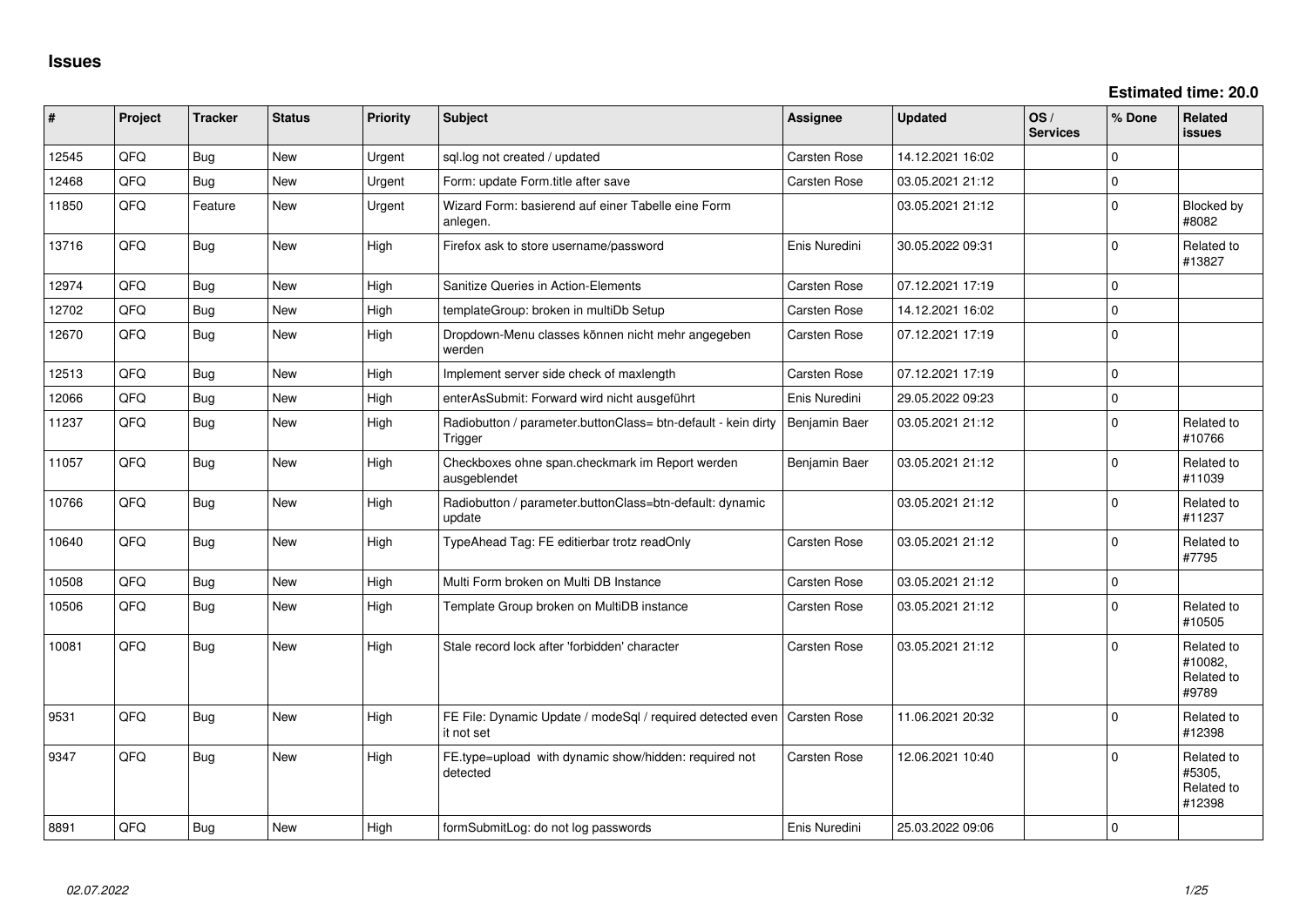| $\sharp$ | Project | <b>Tracker</b> | <b>Status</b> | <b>Priority</b> | <b>Subject</b>                                                                                                                        | <b>Assignee</b>     | <b>Updated</b>   | OS/<br><b>Services</b> | % Done   | Related<br>issues                                                      |
|----------|---------|----------------|---------------|-----------------|---------------------------------------------------------------------------------------------------------------------------------------|---------------------|------------------|------------------------|----------|------------------------------------------------------------------------|
| 8668     | QFQ     | Bug            | New           | High            | Pill disabled: dyamic mode 'hidden' not respected - FE is still<br>required                                                           | Carsten Rose        | 03.05.2021 21:14 |                        | 0        |                                                                        |
| 8431     | QFQ     | Bug            | <b>New</b>    | High            | autocron.php with wrong path                                                                                                          | Carsten Rose        | 03.05.2021 21:14 |                        | 0        |                                                                        |
| 8083     | QFQ     | <b>Bug</b>     | New           | High            | FormEditor: primary table list does not respect<br>'indexDb={{indexData:Y}}'                                                          | Carsten Rose        | 03.05.2021 21:14 |                        | 0        | Has duplicate<br>#6678                                                 |
| 7899     | QFQ     | Bug            | New           | High            | Fe.type=password / retype / required: always complain about<br>missing value                                                          | <b>Carsten Rose</b> | 03.05.2021 21:14 |                        | $\Omega$ |                                                                        |
| 7650     | QFQ     | Bug            | <b>New</b>    | High            | Optional do not show 'required' sign on FormElement                                                                                   | Carsten Rose        | 03.05.2021 21:14 |                        | 0        |                                                                        |
| 5459     | QFQ     | <b>Bug</b>     | New           | High            | Multi DB: spread system tables between 'QFQ' and<br>'Data'-DB                                                                         | Carsten Rose        | 03.05.2021 21:14 |                        | 0        | Related to<br>#4720                                                    |
| 5221     | QFQ     | Bug            | <b>New</b>    | High            | Download Dialog: Bleibt stehen in FF wenn Datei<br>automatisch gespeichert wird.                                                      | Carsten Rose        | 03.05.2021 21:14 |                        | 0        |                                                                        |
| 14187    | QFQ     | Feature        | New           | High            | qfq.log: show current URL                                                                                                             | Carsten Rose        | 28.05.2022 11:02 |                        | 0        | Related to<br>#13933,<br>Related to<br>#12532,<br>Related to<br>#11893 |
| 13757    | QFQ     | Feature        | <b>New</b>    | High            | QR / Bar-Code Plugin                                                                                                                  | Enis Nuredini       | 19.03.2022 17:43 |                        | 0        |                                                                        |
| 12544    | QFQ     | Feature        | <b>New</b>    | High            | a) ' AS _link' new also as ' AS _format', b) sortierung via<br>'display: none;', c) '_format' benoeitgt nicht zwingend<br>u/U/p/m/z/d | Carsten Rose        | 14.12.2021 16:03 |                        | $\Omega$ |                                                                        |
| 12532    | QFQ     | Feature        | New           | High            | SIP-Parameter bei Seitenaufruf in Browser-Console<br>anzeigen                                                                         | Carsten Rose        | 07.12.2021 17:19 |                        | $\Omega$ | Related to<br>#11893,<br>Related to<br>#14187                          |
| 12186    | QFQ     | Feature        | <b>New</b>    | High            | TinyMCE Config für Objekte                                                                                                            | Carsten Rose        | 07.12.2021 17:19 |                        | 0        | <b>Blocks</b><br>#12632                                                |
| 11893    | QFQ     | Feature        | New           | High            | Broken SIP: a) only report one time, b) only report in main<br>column                                                                 | Carsten Rose        | 12.05.2021 12:13 |                        | $\Omega$ | Related to<br>#12532,<br>Related to<br>#14187                          |
| 10114    | QFQ     | Feature        | <b>New</b>    | High            | Symbol (Link): 'G:' (Glyphicon) replaced by 'i:' (icon)                                                                               |                     | 07.12.2021 17:19 |                        | $\Omega$ | Related to<br>#3797,<br>Related to<br>#4194                            |
| 8962     | QFQ     | Feature        | New           | High            | allow for form fields with identical names                                                                                            | Carsten Rose        | 03.05.2021 21:14 |                        | $\Omega$ |                                                                        |
| 7850     | QFQ     | Feature        | <b>New</b>    | High            | Upload records: non 'pathFileName' column                                                                                             | Carsten Rose        | 03.05.2021 21:14 |                        | 0        |                                                                        |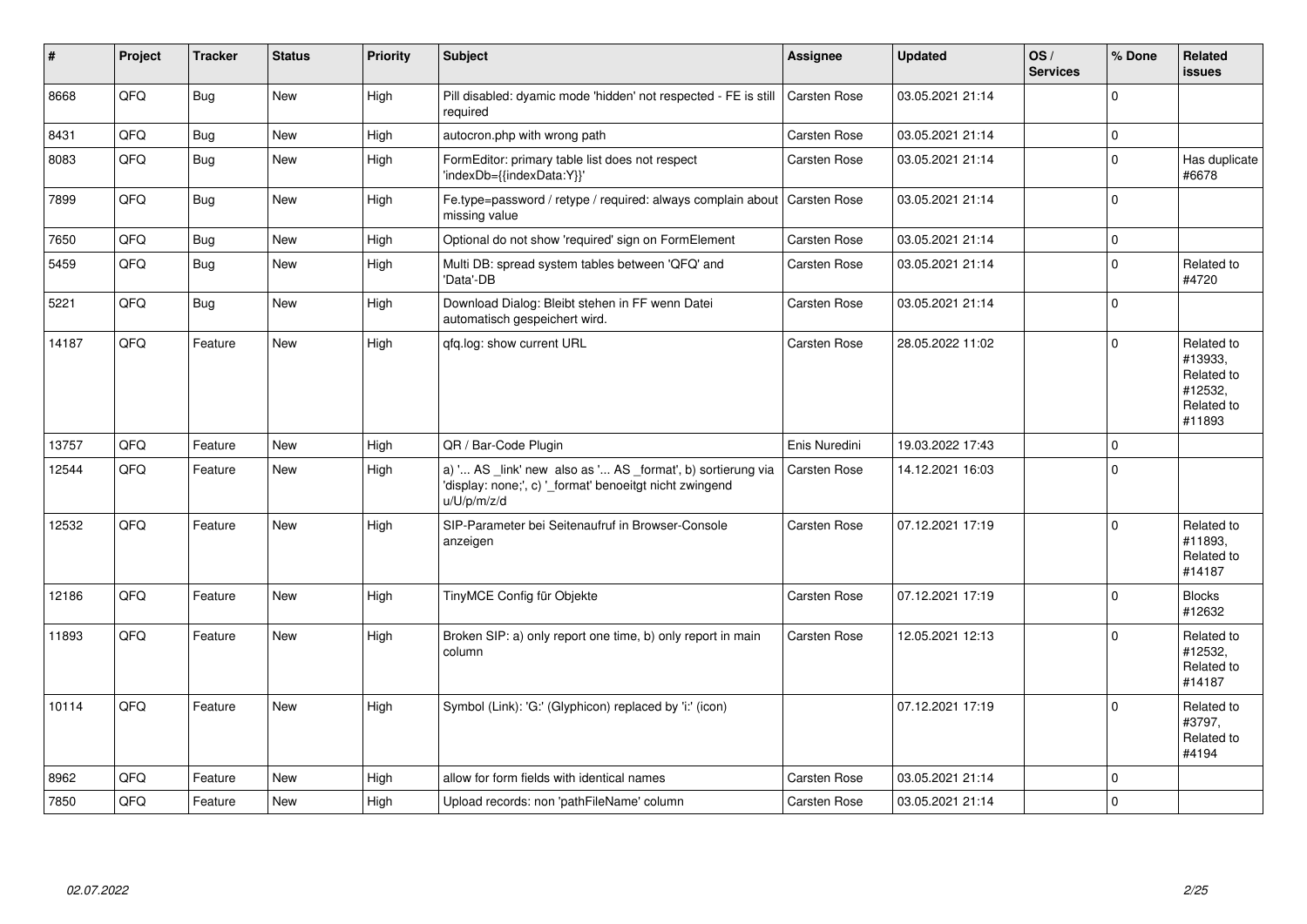| #     | Project | <b>Tracker</b> | <b>Status</b> | <b>Priority</b> | <b>Subject</b>                                                                           | <b>Assignee</b>     | <b>Updated</b>   | OS/<br><b>Services</b> | % Done      | Related<br>issues                                |
|-------|---------|----------------|---------------|-----------------|------------------------------------------------------------------------------------------|---------------------|------------------|------------------------|-------------|--------------------------------------------------|
| 5715  | QFQ     | Feature        | New           | High            | PDF Caching                                                                              | Carsten Rose        | 03.05.2021 21:14 |                        | $\Omega$    | Related to<br>#5851.<br>Related to<br>#6357      |
| 3727  | QFQ     | Feature        | <b>New</b>    | High            | Security: Session Hijacking erschweren                                                   | Carsten Rose        | 03.05.2021 21:14 |                        | 0           |                                                  |
| 14455 | QFQ     | Support        | New           | Normal          | TinyMCE: Activate save button after upload picture over<br>drag&drop                     | Enis Nuredini       | 01.07.2022 08:37 |                        | $\Omega$    |                                                  |
| 14395 | QFQ     | Support        | <b>New</b>    | Normal          | FormEditor: Virtual table columns                                                        | Enis Nuredini       | 21.06.2022 16:09 |                        | $\Omega$    |                                                  |
| 14377 | QFQ     | <b>Bug</b>     | <b>New</b>    | Normal          | Documentation > General Tips: white page after migration                                 | Enis Nuredini       | 19.06.2022 16:37 |                        | $\mathbf 0$ |                                                  |
| 14322 | QFQ     | Bug            | New           | Normal          | Form Load: by default no scroll (save & close should be<br>visible)                      | Enis Nuredini       | 15.06.2022 14:12 |                        | $\Omega$    | Related to<br>#14321,<br>Related to<br>#6232     |
| 14305 | QFQ     | Bug            | <b>New</b>    | Normal          | Inline Report editing does not create history entries                                    | Carsten Rose        | 10.06.2022 11:55 |                        | 0           |                                                  |
| 14304 | QFQ     | Bug            | New           | Normal          | table sorter view safer does not work                                                    | Carsten Rose        | 10.06.2022 11:49 |                        | 0           |                                                  |
| 14245 | QFQ     | Bug            | <b>New</b>    | Normal          | Form Save Btn bleibt disabled wenn Datumsfeld über<br>Datepicker geändert                | Enis Nuredini       | 27.05.2022 13:45 |                        | $\Omega$    | Related to<br>#13689                             |
| 14233 | QFQ     | Bug            | New           | Normal          | AS _link: question - HTML is not rendered                                                | Carsten Rose        | 28.05.2022 11:02 |                        | 0           |                                                  |
| 14091 | QFQ     | Bug            | New           | Normal          | inconsistent template path for twig                                                      | Carsten Rose        | 19.04.2022 18:36 |                        | 0           |                                                  |
| 14077 | QFQ     | <b>Bug</b>     | New           | Normal          | As _link: Attribute 'class' missing by r:1 and r:3 - but should<br>set                   | Carsten Rose        | 28.05.2022 11:02 |                        | $\Omega$    | Related to<br>#5342,<br>Related to<br>#4343      |
| 13706 | QFQ     | Bug            | <b>New</b>    | Normal          | Wrong CheckType in FieldElement LastStatus of Form Cron                                  | <b>Carsten Rose</b> | 21.01.2022 18:20 |                        | 0           |                                                  |
| 13689 | QFQ     | Bug            | New           | Normal          | Enter auf Eingabefeld mit ungültigem Wert führt zu blurry<br>Seite                       | Enis Nuredini       | 28.05.2022 10:53 |                        | $\Omega$    | Related to<br>#14245, Has<br>duplicate<br>#11891 |
| 13659 | QFQ     | Bug            | New           | Normal          | wrong sanitize class applied to R-store                                                  | Carsten Rose        | 15.01.2022 14:23 |                        | $\mathbf 0$ |                                                  |
| 13647 | QFQ     | Bug            | <b>New</b>    | Normal          | Autofocus funktioniert nicht auf Chrome                                                  | Benjamin Baer       | 19.03.2022 17:44 |                        | $\mathbf 0$ |                                                  |
| 13592 | QFQ     | <b>Bug</b>     | New           | Normal          | QFQ Build Queue: das vergeben von Tags klappt nicht. Es<br>werden keine Releases gebaut. | Carsten Rose        | 19.03.2022 17:45 |                        | $\Omega$    |                                                  |
| 13528 | QFG     | <b>Bug</b>     | New           | Normal          | qfq.io > releases: es wird kein neues Release angelegt                                   | Benjamin Baer       | 19.03.2022 17:46 |                        | $\mathbf 0$ |                                                  |
| 13460 | QFQ     | Bug            | New           | Normal          | Doc: Password set/reset  password should not processed<br>with 'html encode'             | Carsten Rose        | 19.03.2022 17:46 |                        | $\mathbf 0$ |                                                  |
| 13451 | QFQ     | <b>Bug</b>     | New           | Normal          | Character Counter / Max Character: Problem in Safari                                     | Carsten Rose        | 15.04.2022 17:18 |                        | $\pmb{0}$   |                                                  |
| 13332 | QFQ     | Bug            | New           | Normal          | Multi Form: Required Felder werden visuell nicht markiert.                               | Carsten Rose        | 19.03.2022 17:47 |                        | 0           |                                                  |
| 13331 | QFG     | Bug            | New           | Normal          | Multi Form: Clear Icon misplaced                                                         | Carsten Rose        | 19.03.2022 17:47 |                        | $\pmb{0}$   |                                                  |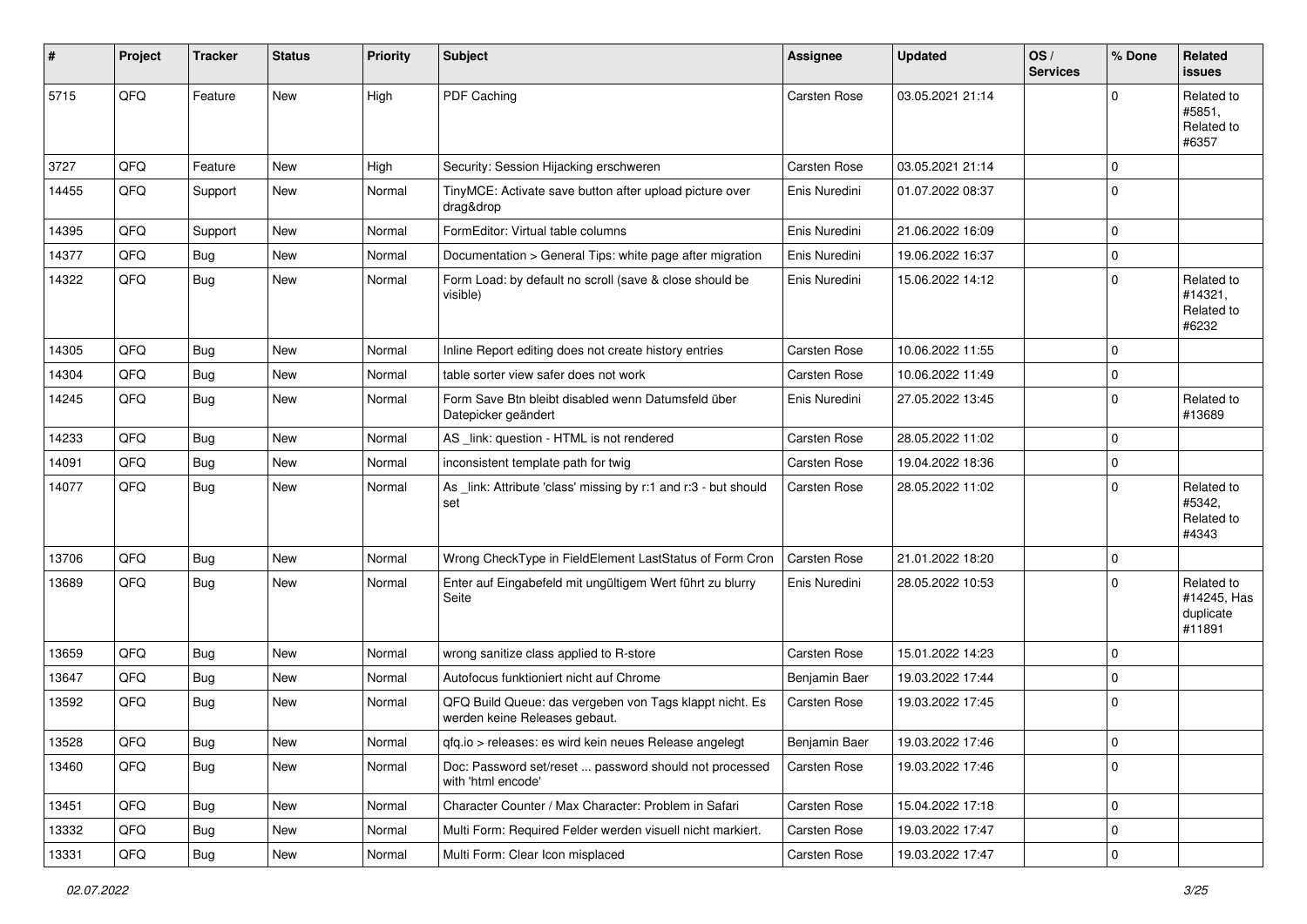| #     | Project | <b>Tracker</b> | <b>Status</b> | <b>Priority</b> | <b>Subject</b>                                                                                                                                      | <b>Assignee</b>     | <b>Updated</b>   | OS/<br><b>Services</b> | % Done         | Related<br>issues                                                    |
|-------|---------|----------------|---------------|-----------------|-----------------------------------------------------------------------------------------------------------------------------------------------------|---------------------|------------------|------------------------|----------------|----------------------------------------------------------------------|
| 12989 | QFQ     | Bug            | <b>New</b>    | Normal          | empty string does not trigger dynamic update                                                                                                        | Enis Nuredini       | 28.05.2022 11:09 |                        | $\Omega$       |                                                                      |
| 12716 | QFQ     | <b>Bug</b>     | New           | Normal          | template group: Pattern only applied to first instance                                                                                              | Carsten Rose        | 19.03.2022 17:47 |                        | $\Omega$       |                                                                      |
| 12714 | QFQ     | Bug            | <b>New</b>    | Normal          | Conversion of GIF to PDF broken when GIF contains Alpha.                                                                                            | Carsten Rose        | 19.03.2022 17:49 |                        | $\Omega$       |                                                                      |
| 12581 | QFQ     | <b>Bug</b>     | New           | Normal          | Form.forward=close: Record 'new' in new browser tab ><br>save (& close) >> Form is not reloaded with new created<br>record id and stays in mode=new | Carsten Rose        | 19.03.2022 17:48 |                        | $\Omega$       |                                                                      |
| 12520 | QFQ     | <b>Bug</b>     | <b>New</b>    | Normal          | Switch FE User: still active even FE User session expired                                                                                           | Carsten Rose        | 19.03.2022 17:48 |                        | $\Omega$       |                                                                      |
| 12512 | QFQ     | <b>Bug</b>     | <b>New</b>    | Normal          | Some MySQL Installation can't use 'stored procedures'                                                                                               | Carsten Rose        | 19.03.2022 17:48 |                        | $\Omega$       |                                                                      |
| 12327 | QFQ     | Bug            | <b>New</b>    | Normal          | Copy to clipboard: Glyphicon can not be changed                                                                                                     | Carsten Rose        | 27.12.2021 17:59 |                        | $\Omega$       |                                                                      |
| 12187 | QFQ     | Bug            | New           | Normal          | Trigger FormAsFile() via Report: probably problem with multi<br>DB setup                                                                            | Carsten Rose        | 20.03.2021 21:20 |                        | $\Omega$       |                                                                      |
| 12133 | QFQ     | <b>Bug</b>     | New           | Normal          | NPM, phpSpreadSheet aktualisieren                                                                                                                   | Carsten Rose        | 15.03.2021 09:04 |                        | $\Omega$       |                                                                      |
| 12045 | QFQ     | Bug            | New           | Normal          | templateGroup afterSave FE: Aufruf ohne<br>sglHonorFormElements funktioniert nicht                                                                  | Carsten Rose        | 18.02.2021 16:33 |                        | $\Omega$       |                                                                      |
| 12040 | QFQ     | <b>Bug</b>     | <b>New</b>    | Normal          | FE Mode 'hidden' für zwei FEs auf einer Zeile                                                                                                       | Carsten Rose        | 18.02.2021 10:13 |                        | $\overline{0}$ |                                                                      |
| 11752 | QFQ     | Bug            | New           | Normal          | checkbox renders multiple input elements with same name                                                                                             | Carsten Rose        | 17.12.2020 14:58 |                        | $\Omega$       | Related to<br>#11750                                                 |
| 11715 | QFQ     | Bug            | <b>New</b>    | Normal          | acceptZeroAsRequired and requiredOffButMark do not<br>coincide                                                                                      |                     | 08.12.2020 12:13 |                        | $\Omega$       |                                                                      |
| 11695 | QFQ     | <b>Bug</b>     | <b>New</b>    | Normal          | MultiForm required FE Error                                                                                                                         | Carsten Rose        | 04.12.2020 13:34 |                        | $\Omega$       |                                                                      |
| 11668 | QFQ     | <b>Bug</b>     | New           | Normal          | Play function.sql - problem with mysql                                                                                                              | Carsten Rose        | 03.05.2021 20:48 |                        | 0              |                                                                      |
| 11667 | QFQ     | <b>Bug</b>     | <b>New</b>    | Normal          | MySQL mariadb-server-10.3: Incorrect datetime value                                                                                                 | <b>Carsten Rose</b> | 03.05.2021 20:48 |                        | $\Omega$       |                                                                      |
| 11522 | QFQ     | Bug            | New           | Normal          | Aus/Einblenden von Reitern                                                                                                                          |                     | 13.11.2020 14:58 |                        | $\mathbf 0$    |                                                                      |
| 11239 | QFQ     | Bug            | New           | Normal          | Radiobutton (plain): horizontales Rendern abhängig vom<br>Datentyp in der Datenbank                                                                 | Carsten Rose        | 30.09.2020 18:37 |                        | $\Omega$       |                                                                      |
| 10937 | QFQ     | <b>Bug</b>     | New           | Normal          | Fehler mit abhängigen Select- Feldern beim Positionieren                                                                                            | Carsten Rose        | 12.11.2020 23:45 |                        | $\Omega$       |                                                                      |
| 10890 | QFQ     | <b>Bug</b>     | <b>New</b>    | Normal          | AutoCron hangs                                                                                                                                      |                     | 20.07.2020 13:56 |                        | $\Omega$       |                                                                      |
| 10759 | QFQ     | Bug            | <b>New</b>    | Normal          | emptyMeansNull - Feld falsch aktualisiert                                                                                                           |                     | 12.11.2020 23:45 |                        | $\overline{0}$ |                                                                      |
| 10704 | QFQ     | Bug            | New           | Normal          | wkhtml problem rendering fullCalendar.js / fabric.js >><br>successor: puppeteer                                                                     | Carsten Rose        | 12.11.2020 23:45 |                        | $\Omega$       | Related to<br>#5024,<br>Related to<br>#4650,<br>Related to<br>#10715 |
| 10658 | QFQ     | <b>Bug</b>     | <b>New</b>    | Normal          | processReadOnly broken                                                                                                                              | <b>Carsten Rose</b> | 27.05.2020 17:55 |                        | $\Omega$       |                                                                      |
| 10588 | QFQ     | <b>Bug</b>     | <b>New</b>    | Normal          | typeahed Tag: Doku anpassen                                                                                                                         | Carsten Rose        | 12.11.2020 23:45 |                        | $\Omega$       |                                                                      |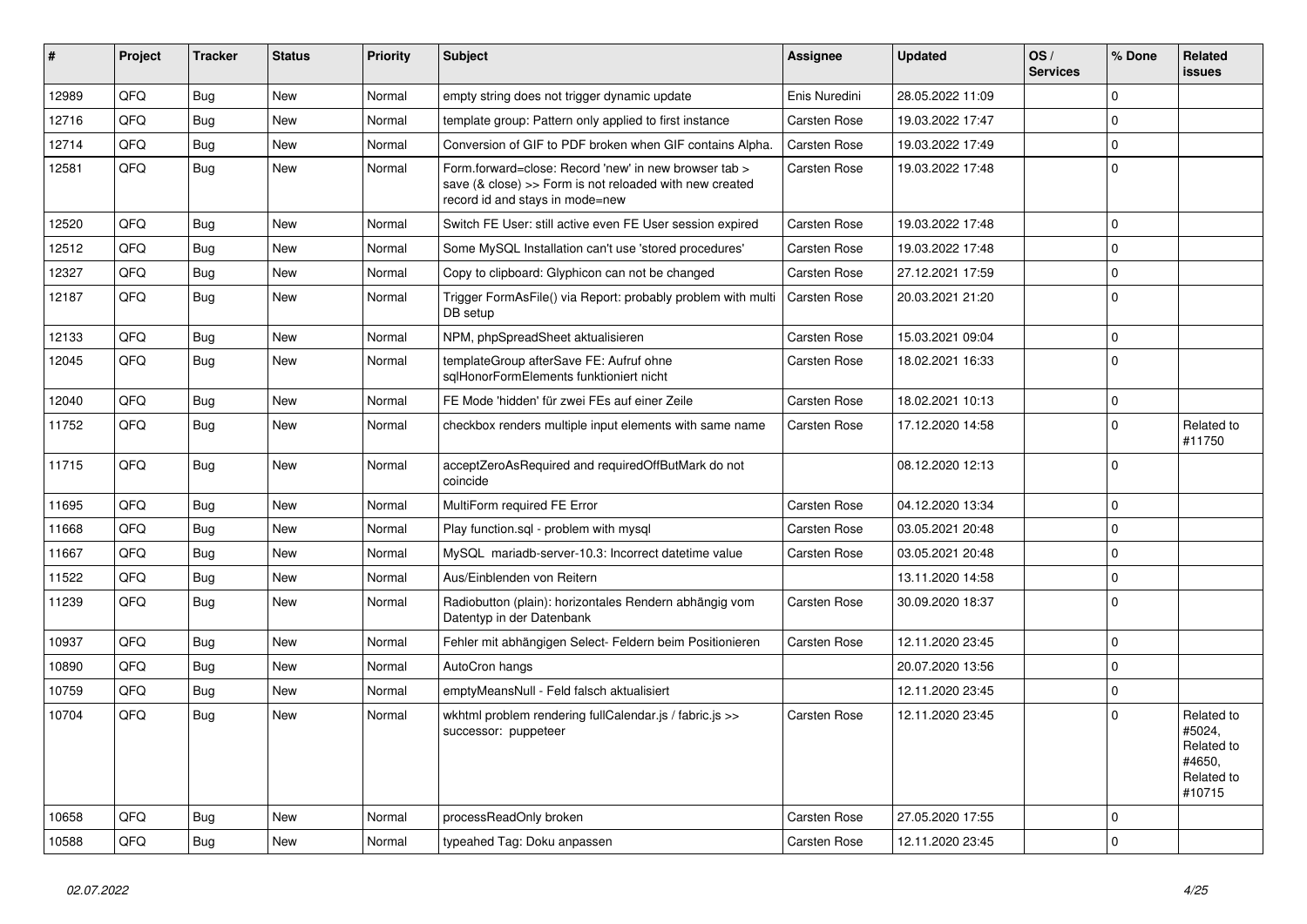| #     | Project        | <b>Tracker</b> | <b>Status</b> | <b>Priority</b> | <b>Subject</b>                                                                                        | Assignee            | <b>Updated</b>   | OS/<br><b>Services</b> | % Done      | Related<br><b>issues</b> |
|-------|----------------|----------------|---------------|-----------------|-------------------------------------------------------------------------------------------------------|---------------------|------------------|------------------------|-------------|--------------------------|
| 10324 | QFQ            | Bug            | New           | Normal          | Excel Export mit Template funktioniert nur, wenn Template<br>vor uid kommt                            |                     | 30.03.2020 11:20 |                        | $\Omega$    | Related to<br>#10257     |
| 10322 | QFQ            | Bug            | <b>New</b>    | Normal          | FormElement / Radio: missing column 'enum' >> FE not<br>reported                                      | <b>Carsten Rose</b> | 07.05.2020 09:37 |                        | $\mathbf 0$ |                          |
| 10082 | QFQ            | Bug            | New           | Normal          | FE.type=SELECT - 'sanatize' Class                                                                     | Carsten Rose        | 07.05.2020 09:36 |                        | $\mathbf 0$ | Related to<br>#10081     |
| 9855  | QFQ            | Bug            | <b>New</b>    | Normal          | <b>Required Check</b>                                                                                 |                     | 01.02.2020 15:56 |                        | $\mathbf 0$ |                          |
| 9783  | QFQ            | Bug            | <b>New</b>    | Normal          | Email with special characters                                                                         | Carsten Rose        | 01.02.2020 23:22 |                        | $\mathbf 0$ |                          |
| 9773  | QFQ            | Bug            | <b>New</b>    | Normal          | form.parameter.formModeGlobal=requiredOff                                                             | <b>Carsten Rose</b> | 01.02.2020 15:56 |                        | $\mathbf 0$ |                          |
| 9533  | QFQ            | Bug            | <b>New</b>    | Normal          | FE.type=upload: Check in 'beforeSave' if upload is given                                              | <b>Carsten Rose</b> | 01.02.2020 23:22 |                        | $\mathbf 0$ | Related to<br>#11523     |
| 9317  | QFQ            | Bug            | New           | Normal          | FE.type=note: with dynamic show/hidden an empty label<br>causes trouble                               | <b>Carsten Rose</b> | 01.02.2020 23:22 |                        | $\mathbf 0$ |                          |
| 9275  | QFQ            | Bug            | <b>New</b>    | Normal          | autcron: t3 page, which takes to long to respond, is not<br>reported properly                         | <b>Carsten Rose</b> | 01.02.2020 23:22 |                        | 100         |                          |
| 9177  | QFQ            | Bug            | New           | Normal          | Bug? QFQ tries to save an action FE, which has real<br>existing column name                           | Carsten Rose        | 01.02.2020 23:22 |                        | $\mathbf 0$ |                          |
| 9127  | QFQ            | Bug            | <b>New</b>    | Normal          | Error Message: change 'roll over' color - text not readable                                           | <b>Carsten Rose</b> | 01.02.2020 23:22 |                        | $\mathbf 0$ |                          |
| 9077  | QFQ            | Bug            | <b>New</b>    | Normal          | typeAheadSql: report broken SQL                                                                       | <b>Carsten Rose</b> | 29.06.2022 22:35 |                        | $\Omega$    | Related to<br>#4018      |
| 9013  | QFQ            | Bug            | New           | Normal          | Error in Twig template not handled                                                                    | <b>Carsten Rose</b> | 20.10.2021 13:43 |                        | $\mathbf 0$ |                          |
| 8049  | QFQ            | Bug            | New           | Normal          | FE.type=note, column 'value': text moves some pixel to top<br>after save                              | <b>Carsten Rose</b> | 01.02.2020 23:22 |                        | $\mathbf 0$ |                          |
| 7890  | QFQ            | Bug            | New           | Normal          | FormElement 'required': extraButtonInfo not aligned                                                   | <b>Carsten Rose</b> | 11.06.2021 21:17 |                        | $\mathbf 0$ | Related to<br>#11517     |
| 7795  | QFQ            | Bug            | New           | Normal          | Readonly Form: Typeahead-Felder                                                                       | <b>Carsten Rose</b> | 01.02.2020 23:22 |                        | $\mathbf 0$ | Related to<br>#10640     |
| 7685  | QFQ            | Bug            | <b>New</b>    | Normal          | Open FormElement from QFQ error message and save<br>modified record: error about missing {{formId:F}} | <b>Carsten Rose</b> | 01.02.2020 23:22 |                        | $\mathbf 0$ |                          |
| 7574  | QFQ            | <b>Bug</b>     | <b>New</b>    | Normal          | Substitute error: form element not reported / dont parse<br>Form.note                                 | <b>Carsten Rose</b> | 01.02.2020 23:21 |                        | $\Omega$    |                          |
| 7547  | $\mathsf{QFQ}$ | Bug            | New           | Normal          | Error Message in afterSave: wrong parameter column<br>reported                                        | Carsten Rose        | 01.02.2020 23:22 |                        | $\mathbf 0$ |                          |
| 7524  | QFQ            | <b>Bug</b>     | New           | Normal          | QFQ throws a 'General Error' if 'fileadmin/protected/log/' is<br>not writeable                        | Carsten Rose        | 01.02.2020 23:22 |                        | 0           |                          |
| 7513  | QFQ            | <b>Bug</b>     | New           | Normal          | Radios not correct aligned                                                                            | Carsten Rose        | 01.02.2020 23:22 |                        | $\mathbf 0$ |                          |
| 7512  | QFQ            | <b>Bug</b>     | New           | Normal          | FE: inputType=number >> 'pattern' is not respected                                                    | Carsten Rose        | 01.02.2020 23:22 |                        | 0           |                          |
| 7261  | QFQ            | Bug            | New           | Normal          | Report pathFilename for user without path, only the filename                                          | <b>Carsten Rose</b> | 01.02.2020 23:21 |                        | $\mathbf 0$ |                          |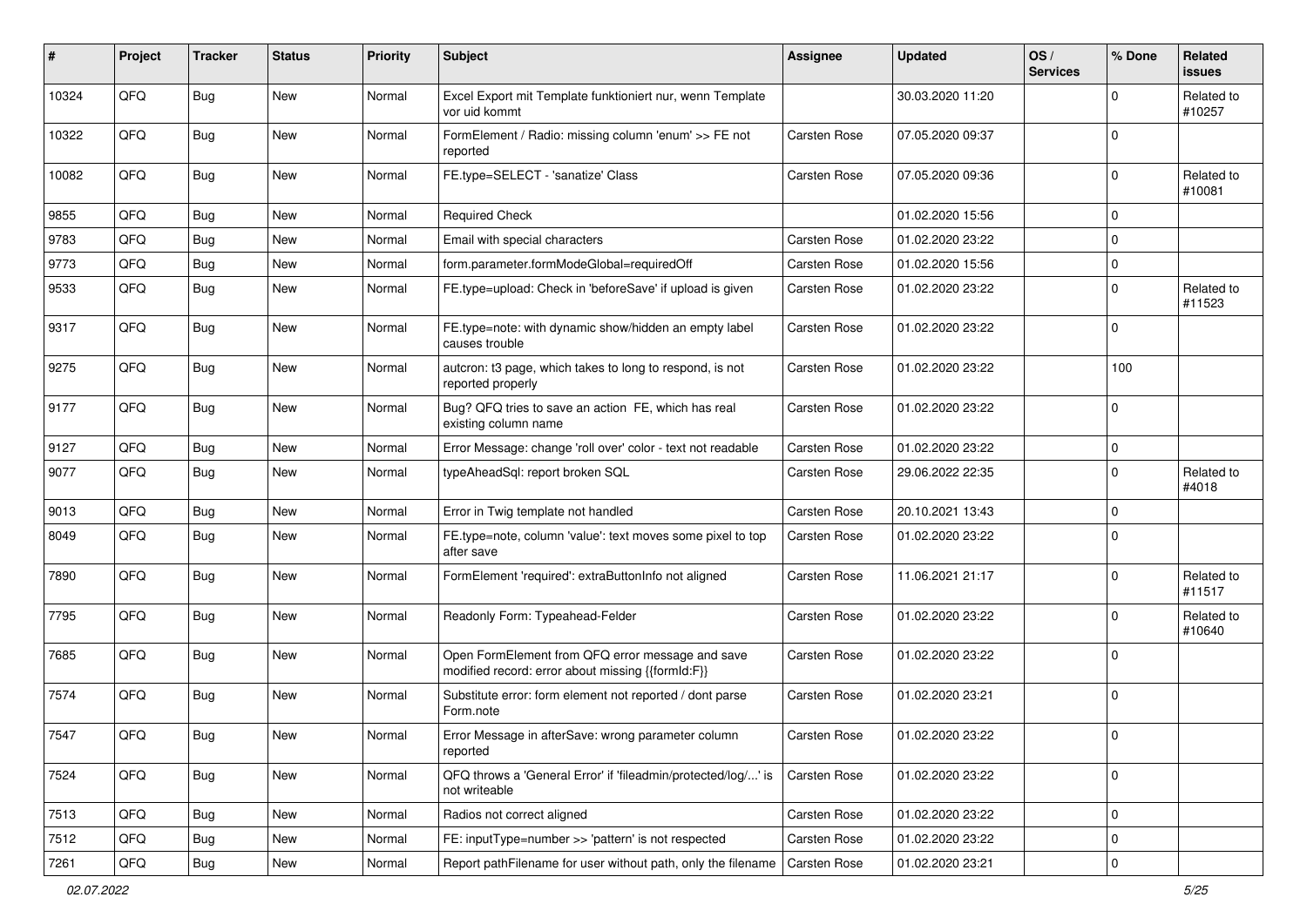| #     | Project | <b>Tracker</b> | <b>Status</b> | <b>Priority</b> | <b>Subject</b>                                                                                                   | <b>Assignee</b>        | <b>Updated</b>   | OS/<br><b>Services</b> | % Done         | Related<br><b>issues</b>                    |
|-------|---------|----------------|---------------|-----------------|------------------------------------------------------------------------------------------------------------------|------------------------|------------------|------------------------|----------------|---------------------------------------------|
| 7219  | QFQ     | <b>Bug</b>     | New           | Normal          | typeSheadSql / typeAheadSqlPrefetch: change to curly<br>braces                                                   | Carsten Rose           | 01.02.2020 23:21 |                        | $\Omega$       |                                             |
| 7014  | QFQ     | Bug            | <b>New</b>    | Normal          | Sending invalid emails succeeds when<br>debug.redirectAllMailTo is set                                           | Carsten Rose           | 01.02.2020 23:21 |                        | $\mathbf 0$    |                                             |
| 7002  | QFQ     | <b>Bug</b>     | <b>New</b>    | Normal          | Dynamic Update: row does not disappear / appear                                                                  | Carsten Rose           | 01.02.2020 23:22 |                        | $\mathbf 0$    |                                             |
| 6912  | QFQ     | <b>Bug</b>     | <b>New</b>    | Normal          | error Message Var 'deadline' already set in SIP - in Form<br>with FE.value={{deadline:R:::{{deadlinePeriod:Y}}}} | Carsten Rose           | 01.02.2020 23:21 |                        | $\mathbf 0$    |                                             |
| 6677  | QFQ     | Bug            | <b>New</b>    | Normal          | Error message FE Action Element: no/wrong FE reference<br>who cause the problem.                                 | Carsten Rose           | 01.02.2020 23:21 |                        | $\mathbf 0$    |                                             |
| 6483  | QFQ     | <b>Bug</b>     | <b>New</b>    | Normal          | R Store funktioniert nicht bei 'Report Notation' im FE                                                           | Carsten Rose           | 01.02.2020 23:21 |                        | $\mathbf 0$    |                                             |
| 6462  | QFQ     | Bug            | New           | Normal          | File Upload: Nutzlose Fehlermeldung wenn Datei zu gross                                                          | Carsten Rose           | 01.02.2020 23:21 |                        | $\mathbf 0$    | Related to<br>#6139                         |
| 5576  | QFQ     | <b>Bug</b>     | New           | Normal          | Using MySQL 'DROP' requires privilege - wich is not really<br>necessary.                                         | Carsten Rose           | 01.02.2020 23:21 |                        | $\mathbf 0$    |                                             |
| 5559  | QFQ     | <b>Bug</b>     | New           | Normal          | FE.type = Upload: 'accept' might contain variables                                                               | Carsten Rose           | 11.05.2020 21:23 |                        | $\mathbf 0$    |                                             |
| 5305  | QFQ     | Bug            | New           | Normal          | Upload FormElement: nicht disabled by readonly Form                                                              | Carsten Rose           | 16.06.2021 13:43 |                        | $\mathbf 0$    | Related to<br>#9347,<br>Related to<br>#9834 |
| 4756  | QFQ     | <b>Bug</b>     | <b>New</b>    | Normal          | Form dirty even nothing changes                                                                                  | Carsten Rose           | 11.12.2019 16:16 |                        | $\mathbf 0$    |                                             |
| 3547  | QFQ     | Bug            | <b>New</b>    | Normal          | FE of type 'note' causes writing of empty fields.                                                                | Carsten Rose           | 01.02.2020 23:21 |                        | $\mathbf 0$    |                                             |
| 14376 | QFQ     | Feature        | <b>New</b>    | Normal          | QFQ Bootstrap: if missing, create stored procedures                                                              | Enis Nuredini          | 19.06.2022 16:37 |                        | $\mathbf 0$    |                                             |
| 14227 | QFQ     | Feature        | <b>New</b>    | Normal          | Selenium Konkurrenz: cypress.io                                                                                  | Enis Nuredini          | 28.05.2022 11:02 |                        | $\mathbf 0$    |                                             |
| 14185 | QFQ     | Feature        | New           | Normal          | External/Autocron.php - better suitable directory                                                                | Support: System        | 28.05.2022 11:03 |                        | $\mathbf 0$    |                                             |
| 14090 | QFQ     | Feature        | <b>New</b>    | Normal          | Nützliche _script funktionen                                                                                     | Carsten Rose           | 28.05.2022 11:03 |                        | $\mathbf 0$    |                                             |
| 14028 | QFQ     | Feature        | <b>New</b>    | Normal          | Required notification: visual nicer                                                                              | Enis Nuredini          | 28.05.2022 11:01 |                        | 0              |                                             |
| 13945 | QFQ     | Feature        | <b>New</b>    | Normal          | As _link: content before/after link                                                                              | Enis Nuredini          | 28.05.2022 11:01 |                        | $\mathbf 0$    | Related to<br>#12262                        |
| 13843 | QFQ     | Feature        | New           | Normal          | Create JWT via QFQ                                                                                               | Carsten Rose           | 19.03.2022 17:42 |                        | $\mathbf 0$    |                                             |
| 13841 | QFQ     | Feature        | New           | Normal          | Create PDF via iText - evaluate                                                                                  | Carsten Rose           | 19.03.2022 17:42 |                        | $\overline{0}$ |                                             |
| 13700 | QFQ     | Feature        | New           | Normal          | Redesign qfq.io Seite                                                                                            | Carsten Rose           | 19.03.2022 17:43 |                        | $\Omega$       |                                             |
| 13609 | QFQ     | Feature        | New           | Normal          | QFQ Introduction: Seite aufloesen                                                                                | Philipp<br>Gröbelbauer | 28.05.2022 11:02 |                        | $\pmb{0}$      |                                             |
| 13467 | QFQ     | Feature        | New           | Normal          | ChangeLog Generator                                                                                              | Carsten Rose           | 19.03.2022 17:46 |                        | $\mathbf 0$    | Related to<br>#11460                        |
| 13354 | QFQ     | Feature        | New           | Normal          | Using Websocket in QFQ                                                                                           | Carsten Rose           | 10.11.2021 15:47 |                        | $\mathbf 0$    |                                             |
| 12679 | QFQ     | Feature        | New           | Normal          | tablesorter: custom column width                                                                                 | Carsten Rose           | 16.06.2021 11:10 |                        | $\mathbf 0$    |                                             |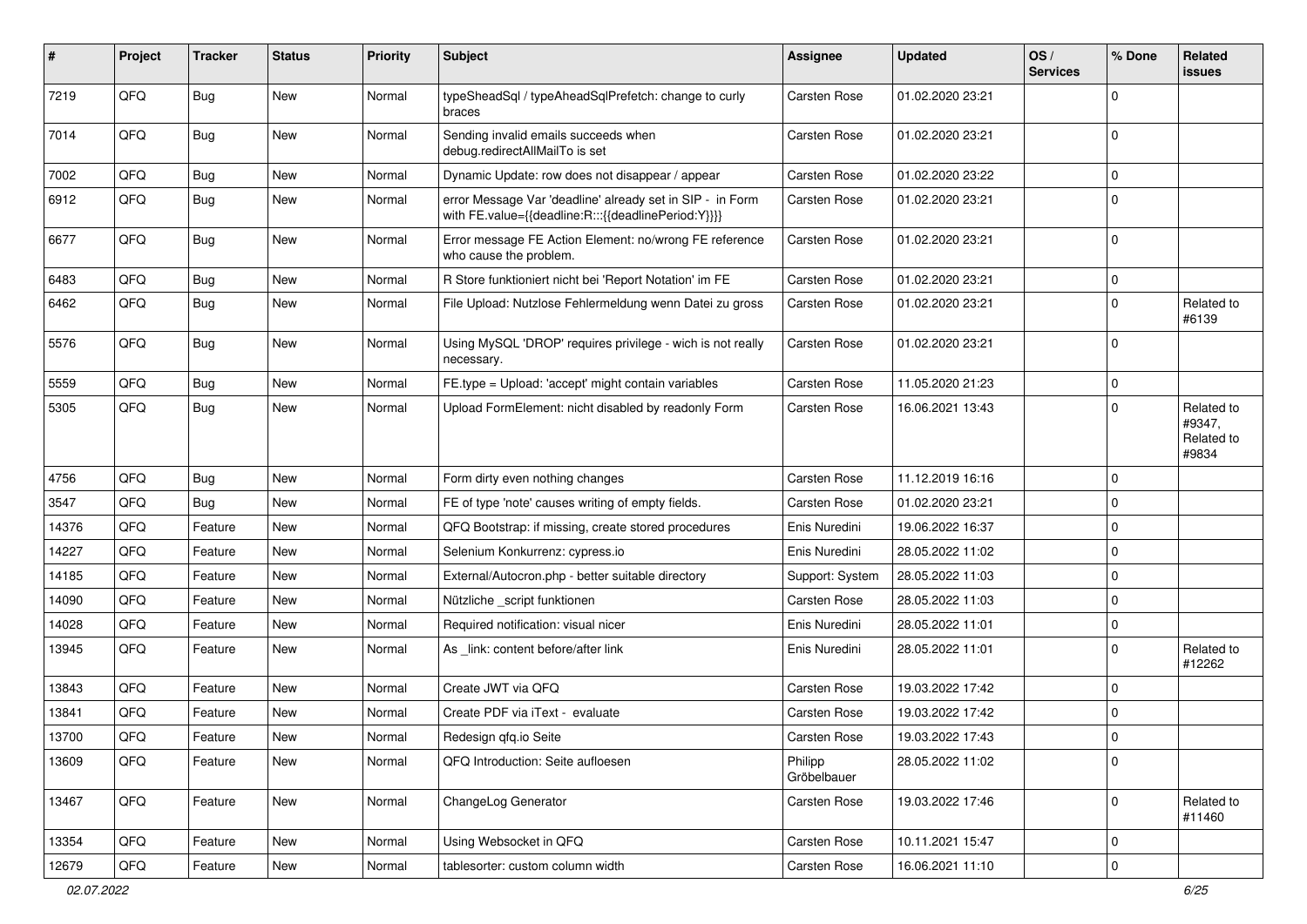| $\vert$ # | Project | <b>Tracker</b> | <b>Status</b> | <b>Priority</b> | <b>Subject</b>                                                                                                 | <b>Assignee</b>     | <b>Updated</b>   | OS/<br><b>Services</b> | % Done      | Related<br><b>issues</b>                                              |
|-----------|---------|----------------|---------------|-----------------|----------------------------------------------------------------------------------------------------------------|---------------------|------------------|------------------------|-------------|-----------------------------------------------------------------------|
| 12664     | QFQ     | Feature        | <b>New</b>    | Normal          | TinyMCE: report/remove malicous HTML/JS Code                                                                   | Carsten Rose        | 19.03.2022 17:47 |                        | $\Omega$    | Related to<br>#14320                                                  |
| 12632     | QFQ     | Feature        | New           | Normal          | TinyMCE: Prepare CSS classes for images                                                                        | Carsten Rose        | 04.06.2021 14:35 |                        | 100         | Blocked by<br>#12186                                                  |
| 12603     | QFQ     | Feature        | <b>New</b>    | Normal          | Dropdown (Select), Radio, checkbox:<br>itemListAlways={{!SELECT key, value}}                                   | Carsten Rose        | 19.03.2022 17:47 |                        | $\mathbf 0$ |                                                                       |
| 12556     | QFQ     | Feature        | New           | Normal          | Pills Title: colored = static or dynamic on allrequiredgiven                                                   | Benjamin Baer       | 19.03.2022 17:49 |                        | 0           |                                                                       |
| 12490     | QFQ     | Feature        | New           | Normal          | Loading Plugins in QFQ - see what tinymce does. (lazy<br>loading)                                              | Benjamin Baer       | 08.06.2022 10:37 |                        | 0           | Related to<br>#12611,<br>Related to<br>#10013,<br>Related to<br>#7732 |
| 12480     | QFQ     | Feature        | New           | Normal          | If QFQ upgrade is running, block further request                                                               | Carsten Rose        | 03.05.2021 20:45 |                        | $\Omega$    |                                                                       |
| 12477     | QFQ     | Feature        | New           | Normal          | Support for refactoring: Form, FormElement, diverse<br>Tabellen/Spalten, tt-content Records                    | Carsten Rose        | 03.05.2021 20:45 |                        | $\mathbf 0$ |                                                                       |
| 12476     | QFQ     | Feature        | New           | Normal          | clearMe: a) should trigger 'dirty', b) sticky on textarea resize                                               | Benjamin Baer       | 04.01.2022 08:40 |                        | $\Omega$    | Related to<br>#9528                                                   |
| 12474     | QFQ     | Feature        | New           | Normal          | Check BaseConfigURL if it is given and the the last char is '/'                                                | Carsten Rose        | 03.05.2021 20:45 |                        | $\Omega$    |                                                                       |
| 12465     | QFQ     | Feature        | New           | Normal          | QFQ Function: use in FE to fill StoreRecord                                                                    | Carsten Rose        | 05.05.2021 21:58 |                        | 0           |                                                                       |
| 12413     | QFQ     | Feature        | New           | Normal          | STORE_TYPO3: enhance for {{be_users.email:T}},<br>{{fe users.email:T}}                                         | Carsten Rose        | 03.05.2021 20:45 |                        | $\mathbf 0$ | Related to<br>#12412,<br>Related to<br>#10012                         |
| 12412     | QFQ     | Feature        | New           | Normal          | Action/Escape qualifier 'e' (empty), '0': if given, an empty<br>string (or '0') will be treated as 'not found' | Carsten Rose        | 08.05.2021 09:40 |                        | $\Omega$    | Related to<br>#12413,<br>Related to<br>#10012                         |
| 12400     | QFQ     | Feature        | New           | Normal          | Tutorial ist in QFQ Doku, Wird in der Suche gefunden, es<br>gibt aber kein Menupunkt - Inhalt ueberpruefen     | Carsten Rose        | 03.05.2021 20:45 |                        | 0           |                                                                       |
| 12330     | QFQ     | Feature        | New           | Normal          | Copy to input field / text area / TinyMCE                                                                      | Carsten Rose        | 07.04.2021 09:01 |                        | 0           |                                                                       |
| 12269     | QFQ     | Feature        | New           | Normal          | 2FA - Login                                                                                                    | Carsten Rose        | 03.05.2021 20:45 |                        | 0           |                                                                       |
| 12163     | QFQ     | Feature        | New           | Normal          | Checkbox: table wrap                                                                                           | Carsten Rose        | 03.05.2021 20:51 |                        | 0           |                                                                       |
| 12162     | QFQ     | Feature        | New           | Normal          | FE.type=sendmail: personalized mailing (several mails) via<br>template                                         | <b>Carsten Rose</b> | 03.05.2021 20:45 |                        | 0           |                                                                       |
| 12156     | QFQ     | Feature        | New           | Normal          | Form: Optional disable 'leave page'                                                                            |                     | 03.05.2021 20:45 |                        | 0           |                                                                       |
| 12146     | QFQ     | Feature        | New           | Normal          | Autocron Job: Anzeigen wann der naechste Job ausgefuehrt<br>wird, resp das er nicht ausgefuehrt wird           | Carsten Rose        | 15.03.2021 15:23 |                        | 0           |                                                                       |
| 12135     | QFQ     | Feature        | New           | Normal          | Subrecord: Notiz                                                                                               |                     | 24.04.2021 16:58 |                        | 0           |                                                                       |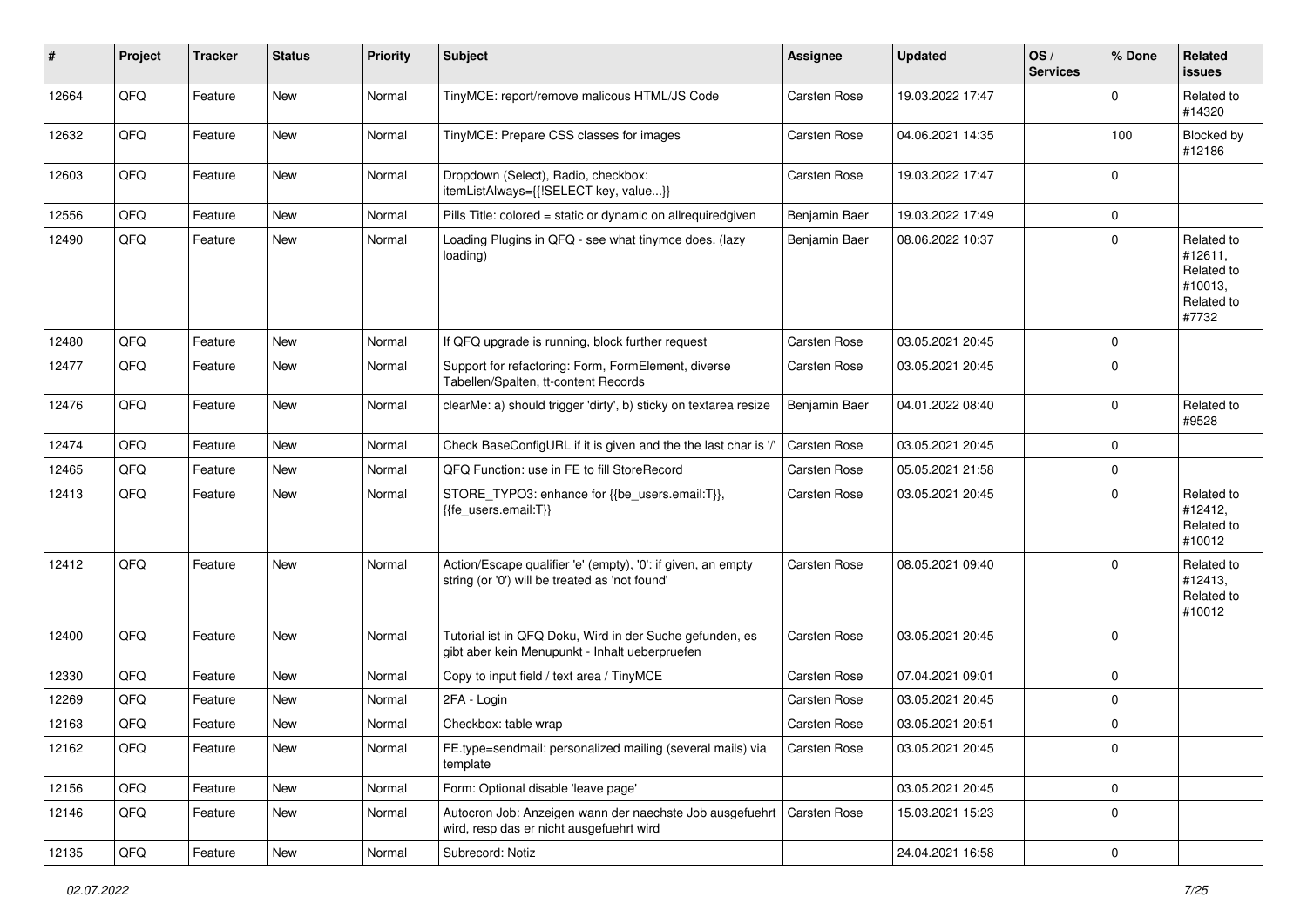| ∦     | Project | <b>Tracker</b> | <b>Status</b> | <b>Priority</b> | <b>Subject</b>                                                                                       | <b>Assignee</b>                                        | <b>Updated</b>   | OS/<br><b>Services</b> | % Done      | Related<br>issues                            |                      |
|-------|---------|----------------|---------------|-----------------|------------------------------------------------------------------------------------------------------|--------------------------------------------------------|------------------|------------------------|-------------|----------------------------------------------|----------------------|
| 12119 | QFQ     | Feature        | New           | Normal          | AS paged: error message missing if there ist no 'r' argument.                                        | Carsten Rose                                           | 03.05.2021 20:51 |                        | 0           |                                              |                      |
| 12109 | QFQ     | Feature        | New           | Normal          | Donwload Link: Plain, SIP, Persistent Link, Peristent SIP -<br>new notation                          | Carsten Rose                                           | 03.05.2021 20:45 |                        | $\mathbf 0$ | Related to<br>#12085                         |                      |
| 12039 | QFQ     | Feature        | New           | Normal          | Missing htmlSpecialChar() in pre processing on form submit                                           |                                                        | 18.02.2021 00:09 |                        | 0           | Related to<br>#14320                         |                      |
| 12038 | QFQ     | Feature        | New           | Normal          | a) STORE_VAR: filenameOnlyStripUniq, b) SP:<br>QSTRIPUNIQ()                                          |                                                        | 17.02.2021 23:55 |                        | $\Omega$    |                                              |                      |
| 12024 | QFQ     | Feature        | New           | Normal          | Excel Export: text columns by default decode<br>htmlspeciachar()                                     | Carsten Rose                                           | 17.02.2021 23:55 |                        | 0           | Related to<br>#12022                         |                      |
| 12023 | QFQ     | Feature        | New           | Normal          | MySQL Stored Precdure: QDECODESPECIALCHAR()                                                          | Carsten Rose                                           | 16.02.2021 11:16 |                        | 0           | Related to<br>#12022                         |                      |
| 11955 | QFQ     | Feature        | <b>New</b>    | Normal          | subrecord: new title option to set <th> attributes - e.g. to<br/>customize tablesorter options.</th> | attributes - e.g. to<br>customize tablesorter options. | Carsten Rose     | 03.05.2021 20:47       |             | $\Omega$                                     | Related to<br>#11775 |
| 11892 | QFQ     | Feature        | <b>New</b>    | Normal          | tablesorter: columns with links are hard to order - new<br>qualifier 'Y: <ord>'</ord>                | Enis Nuredini                                          | 23.03.2022 09:22 |                        | $\Omega$    |                                              |                      |
| 11775 | QFQ     | Feature        | <b>New</b>    | Normal          | Subrecord Tooltip pro Feld                                                                           | Carsten Rose                                           | 18.12.2020 15:22 |                        | 0           | Related to<br>#11955                         |                      |
| 11747 | QFQ     | Feature        | New           | Normal          | Maintenance Page with Redirect                                                                       | Carsten Rose                                           | 03.05.2021 20:47 |                        | 0           | Related to<br>#11741                         |                      |
| 11716 | QFQ     | Feature        | New           | Normal          | Form an beliebiger Stelle im Report anzeigen                                                         |                                                        | 09.12.2020 09:47 |                        | $\mathbf 0$ |                                              |                      |
| 11702 | QFQ     | Feature        | New           | Normal          | HTML Special Char makes no sense for 'allbut' if '&' is<br>forbidden                                 | Carsten Rose                                           | 07.12.2021 16:35 |                        | $\Omega$    | Related to<br>#5112,<br>Related to<br>#14320 |                      |
| 11535 | QFQ     | Feature        | <b>New</b>    | Normal          | Ability to create SQL columns in frontend QFQ forms                                                  |                                                        | 17.11.2020 12:11 |                        | 0           |                                              |                      |
| 11534 | QFQ     | Feature        | <b>New</b>    | Normal          | Report: Action on selected rows - Table batchprocessing<br>feature                                   |                                                        | 18.11.2020 08:15 |                        | $\Omega$    |                                              |                      |
| 11523 | QFQ     | Feature        | New           | Normal          | Mit dynamic Update erkennen, ob Upload gemacht wurde                                                 | Carsten Rose                                           | 13.11.2020 15:07 |                        | 0           | Related to<br>#9533                          |                      |
| 11516 | QFQ     | Feature        | New           | Normal          | Multi Page Form (Previous/Next Buttons)                                                              | Carsten Rose                                           | 16.03.2021 17:52 |                        | $\Omega$    |                                              |                      |
| 11504 | QFQ     | Feature        | New           | Normal          | Dynamic Update: Button text update for 'Save',' Close' &<br>'Delete'                                 | Carsten Rose                                           | 12.11.2020 23:44 |                        | $\Omega$    |                                              |                      |
| 11460 | QFQ     | Feature        | New           | Normal          | Easier creation of changelog: gitchangelog                                                           | Carsten Rose                                           | 12.06.2021 10:20 |                        | 0           | Related to<br>#13467                         |                      |
| 11080 | QFQ     | Feature        | New           | Normal          | Send MQTT messages                                                                                   | Carsten Rose                                           | 29.08.2020 19:49 |                        | $\pmb{0}$   |                                              |                      |
| 10996 | QFQ     | Feature        | New           | Normal          | Download video via sip: no seek                                                                      | Carsten Rose                                           | 12.08.2020 14:18 |                        | 0           |                                              |                      |
| 10979 | QFQ     | Feature        | New           | Normal          | Ajax Calls an API - dataReport                                                                       | Carsten Rose                                           | 11.05.2022 12:15 |                        | 0           |                                              |                      |
| 10976 | QFG     | Feature        | New           | Normal          | Excel Export Verbesserungen                                                                          | Carsten Rose                                           | 06.08.2020 10:56 |                        | $\pmb{0}$   |                                              |                      |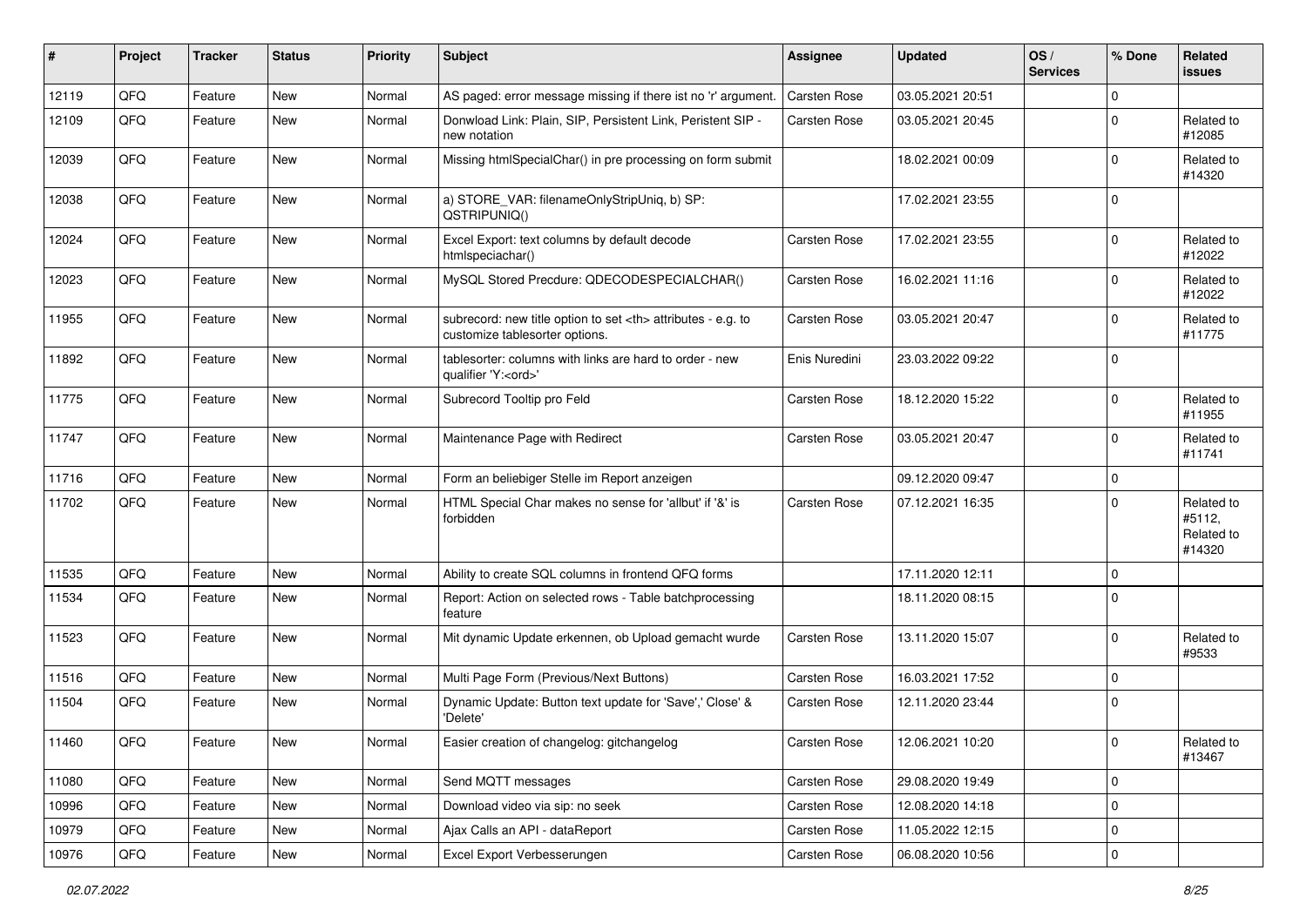| ∦     | Project | <b>Tracker</b> | <b>Status</b> | <b>Priority</b> | Subject                                                                                                                               | <b>Assignee</b> | <b>Updated</b>   | OS/<br><b>Services</b> | % Done      | Related<br><b>issues</b>                                             |
|-------|---------|----------------|---------------|-----------------|---------------------------------------------------------------------------------------------------------------------------------------|-----------------|------------------|------------------------|-------------|----------------------------------------------------------------------|
| 10874 | QFQ     | Feature        | <b>New</b>    | Normal          | Erstellen eines Foreign Keys in der Tabelle "FormElement"                                                                             |                 | 13.07.2020 10:11 |                        | $\Omega$    |                                                                      |
| 10819 | QFQ     | Feature        | <b>New</b>    | Normal          | Persistent SIP - second try                                                                                                           | Carsten Rose    | 29.06.2020 23:02 |                        | $\Omega$    | Related to<br>#6261                                                  |
| 10763 | QFQ     | Feature        | <b>New</b>    | Normal          | form accessed and submitted despite logout?                                                                                           |                 | 16.06.2020 11:43 |                        | $\Omega$    |                                                                      |
| 10714 | QFQ     | Feature        | New           | Normal          | multi Table Form                                                                                                                      | Carsten Rose    | 16.03.2021 18:44 |                        | $\Omega$    |                                                                      |
| 10593 | QFQ     | Feature        | New           | Normal          | label2: text behind input element                                                                                                     | Carsten Rose    | 16.05.2020 10:57 |                        | $\Omega$    |                                                                      |
| 10463 | QFQ     | Feature        | New           | Normal          | Report _link: expliztes setzen von HTML Tags (Bedarf fuer<br>'data-selenium' & 'id')                                                  | Enis Nuredini   | 23.03.2022 09:23 |                        | $\Omega$    | Related to<br>#7648                                                  |
| 10384 | QFQ     | Feature        | <b>New</b>    | Normal          | Parameter Exchange QFQ Instances                                                                                                      |                 | 07.05.2020 09:38 |                        | $\Omega$    |                                                                      |
| 10345 | QFQ     | Feature        | New           | Normal          | Templates - Patterns QFQ Style                                                                                                        |                 | 03.05.2021 21:01 |                        | $\Omega$    | Related to<br>#10713                                                 |
| 10119 | QFQ     | Feature        | <b>New</b>    | Normal          | Dropdown (selectlist) & Type Ahead: format and catagorize<br>list                                                                     | Carsten Rose    | 07.05.2020 09:36 |                        | $\Omega$    |                                                                      |
| 10115 | QFQ     | Feature        | New           | Normal          | TypeAhead: static list                                                                                                                | Carsten Rose    | 26.02.2020 16:42 |                        | 100         |                                                                      |
| 10080 | QFQ     | Feature        | New           | Normal          | Popup on 'save' / 'close': configure dialog (answer<br>yes/no/cancle/)                                                                | Carsten Rose    | 28.03.2021 20:52 |                        | $\Omega$    | Is duplicate<br>of #12262                                            |
| 10014 | QFQ     | Feature        | <b>New</b>    | Normal          | Manual.rst: describe behaviour and process order of<br>fillStoreVar, slaveId, sqlBefore,                                              | Carsten Rose    | 01.02.2020 22:31 |                        | $\Omega$    |                                                                      |
| 9983  | QFQ     | Feature        | <b>New</b>    | Normal          | Report Notation: new keyword 'range'                                                                                                  | Carsten Rose    | 01.02.2020 15:55 |                        | $\Omega$    |                                                                      |
| 9927  | QFQ     | Feature        | <b>New</b>    | Normal          | QFQ Update: a) Update nur machen wenn BE User<br>eingeloggt ist., b) Bei Fehler genaue Meldung welcher<br>Updateschritt Probleme hat. | Carsten Rose    | 22.01.2020 12:59 |                        | $\Omega$    |                                                                      |
| 9853  | QFQ     | Feature        | <b>New</b>    | Normal          | Check das SQL / QFQ / Mail Logfile geschrieben wird                                                                                   |                 | 09.01.2020 11:15 |                        | $\Omega$    |                                                                      |
| 9811  | QFQ     | Feature        | New           | Normal          | Report: tag every n'th row                                                                                                            | Carsten Rose    | 01.02.2020 23:22 |                        | $\Omega$    |                                                                      |
| 9781  | QFQ     | Feature        | <b>New</b>    | Normal          | Button: CSS class to make buttons smaller                                                                                             | Carsten Rose    | 01.02.2020 23:22 |                        | $\Omega$    |                                                                      |
| 9777  | QFQ     | Feature        | New           | Normal          | Logging QFQ Variables                                                                                                                 | Carsten Rose    | 16.12.2019 17:17 |                        | $\Omega$    |                                                                      |
| 9707  | QFQ     | Feature        | New           | Normal          | SIP security: encode pageld and check pageld on decode                                                                                | Carsten Rose    | 01.02.2020 23:22 |                        | $\Omega$    |                                                                      |
| 9706  | QFQ     | Feature        | New           | Normal          | Multi File Upload (hidden template group)                                                                                             | Carsten Rose    | 01.02.2020 23:22 |                        | $\Omega$    | Related to<br>#7521,<br>Related to<br>#5562,<br>Related to<br>#13330 |
| 9602  | QFQ     | Feature        | New           | Normal          | Form definition as JSON                                                                                                               | Carsten Rose    | 01.02.2020 23:21 |                        | $\mathbf 0$ | Related to<br>#9600                                                  |
| 9537  | QFQ     | Feature        | New           | Normal          | FormEditor: Edit fieldset in FrontEnd                                                                                                 | Carsten Rose    | 01.02.2020 23:22 |                        | 0           |                                                                      |
| 9352  | QFQ     | Feature        | New           | Normal          | FE 'Native' fire slaveld, sqlAfter, sqlIns                                                                                            | Carsten Rose    | 01.02.2020 23:22 |                        | $\pmb{0}$   |                                                                      |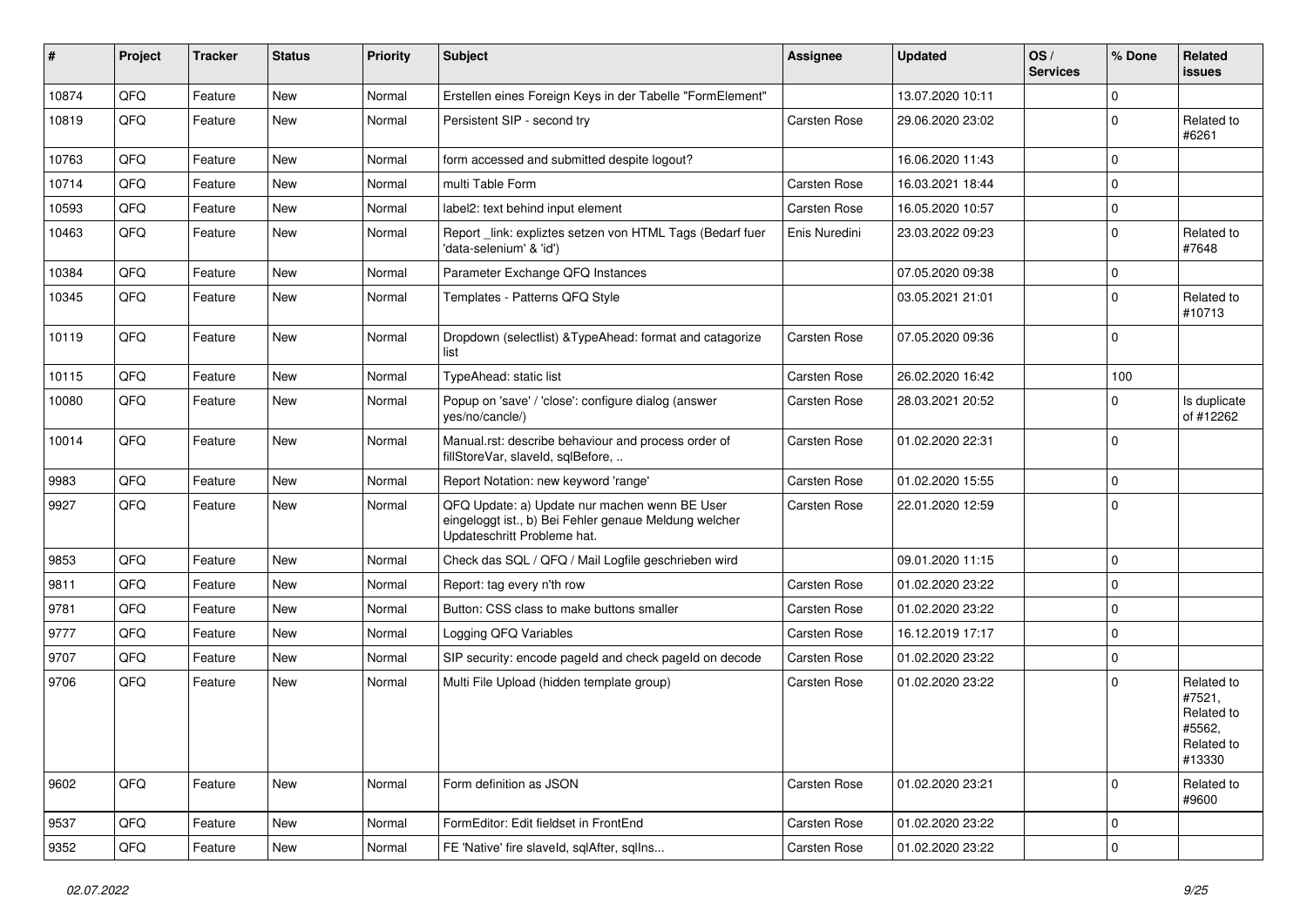| #    | Project | <b>Tracker</b> | <b>Status</b> | <b>Priority</b> | Subject                                                                                                | <b>Assignee</b> | <b>Updated</b>   | OS/<br><b>Services</b> | % Done      | Related<br><b>issues</b> |
|------|---------|----------------|---------------|-----------------|--------------------------------------------------------------------------------------------------------|-----------------|------------------|------------------------|-------------|--------------------------|
| 9348 | QFQ     | Feature        | <b>New</b>    | Normal          | defaultThumbnailSize: pre render thumbnails                                                            | Carsten Rose    | 12.06.2021 09:05 |                        | $\Omega$    |                          |
| 9221 | QFQ     | Feature        | New           | Normal          | typeAhead: Zeichenlimite ausschalten                                                                   | Carsten Rose    | 29.06.2022 22:36 |                        | $\mathbf 0$ |                          |
| 9208 | QFQ     | Feature        | New           | Normal          | Manage 'recent' records                                                                                | Carsten Rose    | 01.02.2020 23:22 |                        | $\mathbf 0$ |                          |
| 9136 | QFQ     | Feature        | New           | Normal          | Create ZIP files with dynamic PDFs                                                                     | Carsten Rose    | 01.02.2020 23:22 |                        | $\mathbf 0$ |                          |
| 9129 | QFQ     | Feature        | New           | Normal          | sqlValidate: Message as notification, not as error                                                     | Carsten Rose    | 01.02.2020 23:22 |                        | $\mathbf 0$ | Related to<br>#9128      |
| 9128 | QFQ     | Feature        | New           | Normal          | Error Message: not replaced variables- a) replace back to<br>'{{', b) underline                        | Carsten Rose    | 01.02.2020 23:22 |                        | $\mathbf 0$ | Related to<br>#9129      |
| 8975 | QFQ     | Feature        | <b>New</b>    | Normal          | Report Notation: 2.0                                                                                   | Carsten Rose    | 01.02.2020 23:22 |                        | $\mathbf 0$ | Related to<br>#8963      |
| 8806 | QFQ     | Feature        | New           | Normal          | SQL Function nl2br                                                                                     | Carsten Rose    | 01.02.2020 23:22 |                        | $\Omega$    |                          |
| 8719 | QFQ     | Feature        | <b>New</b>    | Normal          | extraButtonLock: add support for 0/1                                                                   | Carsten Rose    | 01.02.2020 23:22 |                        | $\mathbf 0$ |                          |
| 8702 | QFQ     | Feature        | New           | Normal          | Load Record which is locked: missing user info                                                         | Carsten Rose    | 11.12.2019 16:16 |                        | $\mathbf 0$ | Related to<br>#9789      |
| 8336 | QFQ     | Feature        | <b>New</b>    | Normal          | Form > modified > Close New: a) Optional disable popup, b)<br>custom text, c) mode on save: close stay | Carsten Rose    | 01.02.2020 23:22 |                        | $\mathbf 0$ | Related to<br>#8335      |
| 8217 | QFQ     | Feature        | <b>New</b>    | Normal          | if-elseif-else construct                                                                               | Carsten Rose    | 16.03.2021 18:41 |                        | $\mathbf 0$ | Related to<br>#10716     |
| 8187 | QFQ     | Feature        | New           | Normal          | Subrecord: enable/hide new button - make new/edit/delete<br>customizeable.                             | Carsten Rose    | 06.03.2021 18:44 |                        | $\mathbf 0$ | Related to<br>#11326     |
| 8089 | QFQ     | Feature        | New           | Normal          | Copy/Paste for FormElements                                                                            | Carsten Rose    | 01.02.2020 23:22 |                        | $\mathbf 0$ |                          |
| 7924 | QFQ     | Feature        | New           | Normal          | Radio/Checkbox with Tooltip                                                                            | Carsten Rose    | 01.02.2020 23:22 |                        | $\mathbf 0$ |                          |
| 7920 | QFQ     | Feature        | <b>New</b>    | Normal          | FE: Syntax Highlight, Zeinlenumbruch                                                                   | Carsten Rose    | 01.02.2020 10:03 |                        | $\mathbf 0$ |                          |
| 7812 | QFQ     | Feature        | New           | Normal          | FE 'Subrecord' - new option 'subrecordShowFilter',<br>'subrecordPaging'                                | Carsten Rose    | 01.02.2020 23:22 |                        | $\mathbf 0$ |                          |
| 7683 | QFQ     | Feature        | <b>New</b>    | Normal          | Special column names in '{{ SELECT  AS _link }}' should<br>be detected                                 | Carsten Rose    | 01.02.2020 23:21 |                        | $\mathbf 0$ |                          |
| 7681 | QFQ     | Feature        | <b>New</b>    | Normal          | Optional switch off 'check for modified record'                                                        | Carsten Rose    | 01.02.2020 23:21 |                        | $\mathbf 0$ |                          |
| 7660 | QFQ     | Feature        | New           | Normal          | IMAP: import mails to DB, move / delete mails                                                          | Carsten Rose    | 01.02.2020 09:52 |                        | $\pmb{0}$   |                          |
| 7521 | QFQ     | Feature        | New           | Normal          | TemplateGroup: fe.type=upload                                                                          | Carsten Rose    | 01.02.2020 23:21 |                        | $\mathbf 0$ | Related to<br>#9706      |
| 7520 | QFQ     | Feature        | New           | Normal          | QR Code:  AS _qr ( AS _link)                                                                           | Carsten Rose    | 01.02.2020 23:22 |                        | 0           |                          |
| 7519 | QFQ     | Feature        | New           | Normal          | Select: Multi                                                                                          | Carsten Rose    | 01.02.2020 23:22 |                        | $\mathbf 0$ |                          |
| 7481 | QFQ     | Feature        | New           | Normal          | Detect 'BaseUrl' automatically                                                                         | Carsten Rose    | 01.02.2020 23:21 |                        | 0           |                          |
| 7480 | QFQ     | Feature        | New           | Normal          | Record History (Undo / Redo)                                                                           | Carsten Rose    | 11.12.2019 16:16 |                        | $\mathbf 0$ | Related to<br>#2361      |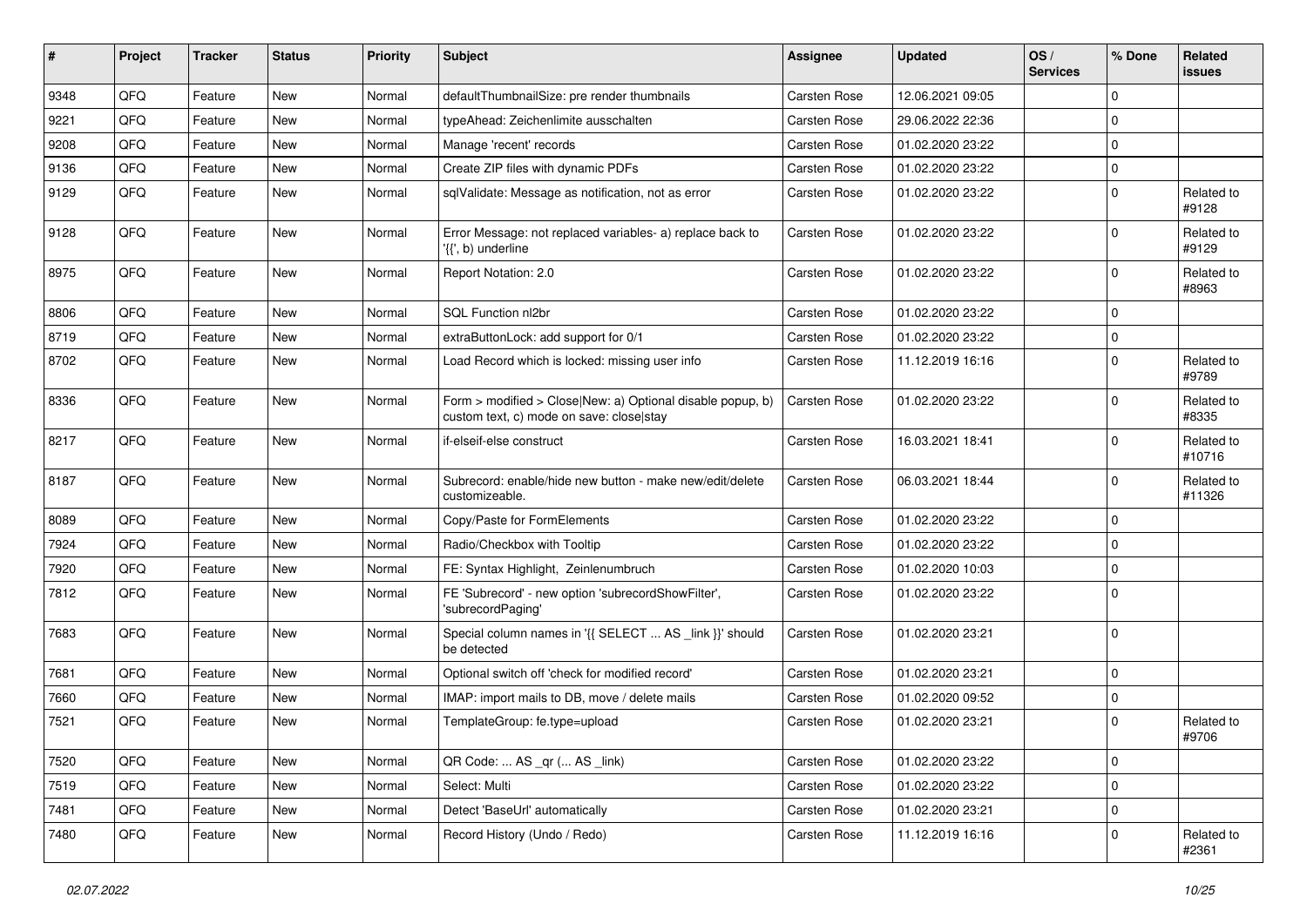| $\vert$ # | Project | <b>Tracker</b> | <b>Status</b> | <b>Priority</b> | <b>Subject</b>                                                                                                             | Assignee            | <b>Updated</b>   | OS/<br><b>Services</b> | % Done      | Related<br>issues                           |
|-----------|---------|----------------|---------------|-----------------|----------------------------------------------------------------------------------------------------------------------------|---------------------|------------------|------------------------|-------------|---------------------------------------------|
| 7342      | QFQ     | Feature        | <b>New</b>    | Normal          | add content $=$ hide this                                                                                                  | Carsten Rose        | 01.02.2020 23:21 |                        | $\Omega$    |                                             |
| 7280      | QFQ     | Feature        | <b>New</b>    | Normal          | recently used table                                                                                                        | Carsten Rose        | 01.02.2020 23:21 |                        | 0           |                                             |
| 7239      | QFQ     | Feature        | New           | Normal          | TinyMCE: html tag whitelist                                                                                                | Carsten Rose        | 01.02.2020 23:21 |                        | $\pmb{0}$   | Related to<br>#14320                        |
| 7175      | QFQ     | Feature        | <b>New</b>    | Normal          | Upload: md5 hash as filename                                                                                               | Carsten Rose        | 01.02.2020 23:21 |                        | 0           |                                             |
| 7119      | QFQ     | Feature        | <b>New</b>    | Normal          | Upload: scaleDownWidth, scaleDownHeight                                                                                    | Carsten Rose        | 01.02.2020 23:21 |                        | $\mathbf 0$ |                                             |
| 7109      | QFQ     | Feature        | <b>New</b>    | Normal          | Dynamic Updates: row/element hide                                                                                          | Carsten Rose        | 01.02.2020 23:22 |                        | $\mathbf 0$ | Has duplicate<br>#4081                      |
| 7102      | QFQ     | Feature        | New           | Normal          | Comment sign in report: '#' and '--'                                                                                       | Carsten Rose        | 01.02.2020 23:21 |                        | $\mathbf 0$ |                                             |
| 7099      | QFQ     | Feature        | New           | Normal          | Redesign FormEditor                                                                                                        | Carsten Rose        | 01.02.2020 23:21 |                        | 0           |                                             |
| 6855      | QFQ     | Feature        | New           | Normal          | With {{feUser:U}}!={{feUser:T}}: Save / Delete: only possible<br>with {{feUserSave:U}}='yes' and '{{feUserDelete:U}}='yes' | Carsten Rose        | 01.02.2020 23:21 |                        | $\mathbf 0$ |                                             |
| 6765      | QFQ     | Feature        | <b>New</b>    | Normal          | Moeglichkeit via QFQ eigene Logs zu schreiben                                                                              | Carsten Rose        | 01.02.2020 23:21 |                        | 0           |                                             |
| 6723      | QFQ     | Feature        | New           | Normal          | Report QFQ Installation and Version                                                                                        | Carsten Rose        | 12.06.2021 09:07 |                        | $\mathbf 0$ |                                             |
| 6609      | QFQ     | Feature        | New           | Normal          | Formlet: JSON API erweitern                                                                                                | Carsten Rose        | 01.02.2020 23:21 |                        | 50          |                                             |
| 6602      | QFQ     | Feature        | New           | Normal          | Formlet: in Report auf Mausklick ein mini-form oeffnen                                                                     | Carsten Rose        | 11.12.2019 16:16 |                        | $\mathbf 0$ |                                             |
| 6594      | QFQ     | Feature        | New           | Normal          | Excel: on download, check if there is a valid sip                                                                          | Carsten Rose        | 01.02.2020 23:21 |                        | 0           |                                             |
| 6437      | QFQ     | Feature        | New           | Normal          | Neuer Mode Button bei FormElementen                                                                                        | Carsten Rose        | 01.02.2020 23:21 |                        | $\mathbf 0$ | Related to<br>#9668,<br>Blocked by<br>#9678 |
| 6292      | QFQ     | Feature        | <b>New</b>    | Normal          | Download: File speichern mit Hash aber original Filename in<br>der Datenbank vermerken fuer Downloads                      | <b>Carsten Rose</b> | 01.02.2020 23:21 |                        | $\mathbf 0$ |                                             |
| 6289      | QFQ     | Feature        | New           | Normal          | Form: Log                                                                                                                  | Carsten Rose        | 01.02.2020 23:21 |                        | 0           |                                             |
| 6261      | QFQ     | Feature        | New           | Normal          | Persistent SIP                                                                                                             | Carsten Rose        | 12.06.2021 09:07 |                        | $\mathbf 0$ | Related to<br>#10819                        |
| 5782      | QFQ     | Feature        | <b>New</b>    | Normal          | <b>NextCloud API</b>                                                                                                       | Carsten Rose        | 01.02.2020 10:02 |                        | $\pmb{0}$   |                                             |
| 5345      | QFQ     | Feature        | New           | Normal          | Report: UPDATE / INSERT / DELETE statements should<br>trigger subqueries, depending on the result.                         | Carsten Rose        | 27.05.2020 16:11 |                        | $\Omega$    |                                             |
| 5131      | QFQ     | Feature        | <b>New</b>    | Normal          | Activate Spin Gear ('wait/busy' indicator) via LINK attribute                                                              | Carsten Rose        | 01.02.2020 23:21 |                        | $\mathbf 0$ |                                             |
| 4413      | QFQ     | Feature        | New           | Normal          | fieldset: show/hidden, modeSql, dynamicUpdate                                                                              | Carsten Rose        | 09.02.2022 15:19 |                        | $\pmb{0}$   |                                             |
| 4250      | QFQ     | Feature        | <b>New</b>    | Normal          | AutoCron in QFQ via PHP                                                                                                    | Carsten Rose        | 01.02.2020 23:21 |                        | $\mathbf 0$ | Related to<br>#3292,<br>Related to<br>#3291 |
| 4082      | QFQ     | Feature        | New           | Normal          | Dynamic Update: modeSql - useful default                                                                                   | Carsten Rose        | 01.02.2020 23:22 |                        | $\mathbf 0$ |                                             |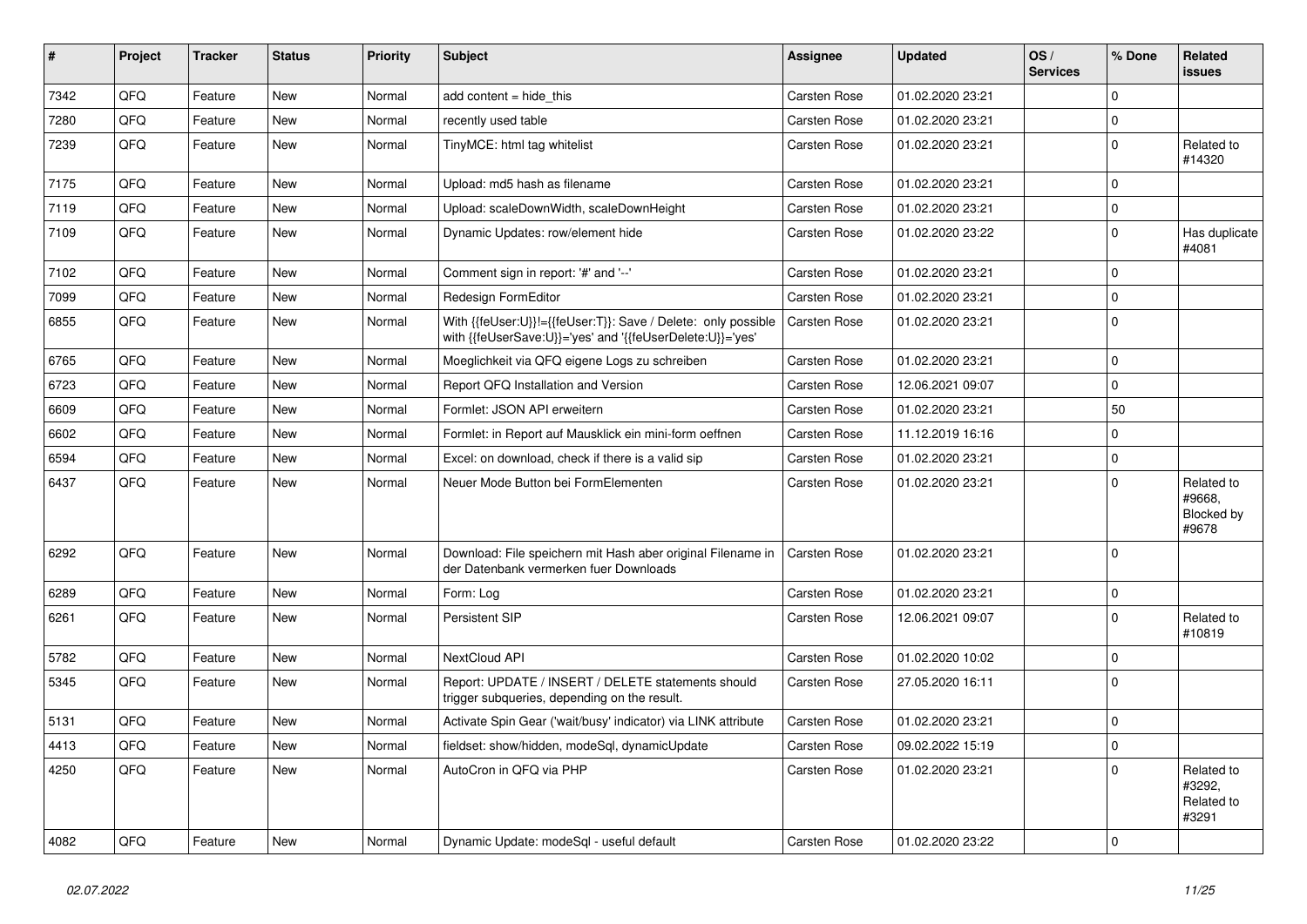| #     | Project | <b>Tracker</b> | <b>Status</b> | <b>Priority</b> | <b>Subject</b>                                                                                         | <b>Assignee</b> | <b>Updated</b>   | OS/<br><b>Services</b> | % Done         | Related<br>issues                               |
|-------|---------|----------------|---------------|-----------------|--------------------------------------------------------------------------------------------------------|-----------------|------------------|------------------------|----------------|-------------------------------------------------|
| 4050  | QFQ     | Feature        | New           | Normal          | sql.log: 1) FormElement ID which causes a specific action,<br>2) Result in the same row.               | Carsten Rose    | 15.04.2020 11:35 |                        | $\Omega$       | Related to<br>#5458                             |
| 4023  | QFQ     | Feature        | <b>New</b>    | Normal          | prepared statements - FE action: salveld, sqllnsert,<br>sqlUpdate, sqlDelete, sqlBefore, sqlAfter      | Carsten Rose    | 11.12.2019 16:15 |                        | $\mathbf 0$    |                                                 |
| 4018  | QFQ     | Feature        | New           | Normal          | typeahead: long query parameter / answer triggers 'Attack<br>detected' and purges current SIP storage. | Carsten Rose    | 29.06.2022 22:46 |                        | $\mathbf 0$    | Related to<br>#9077                             |
| 3864  | QFQ     | Feature        | <b>New</b>    | Normal          | Encrypt / decrypt field                                                                                | Enis Nuredini   | 30.06.2022 16:29 |                        | $\mathbf 0$    |                                                 |
| 3504  | QFQ     | Feature        | <b>New</b>    | Normal          | Logging: welche Action FEs werden wann wie ausgefuehrt                                                 | Carsten Rose    | 01.02.2020 23:21 |                        | $\Omega$       | Related to<br>#5458.<br>Related to<br>#4092     |
| 3432  | QFQ     | Feature        | <b>New</b>    | Normal          | subrecord: dynamicUpdate                                                                               | Carsten Rose    | 11.06.2020 21:10 |                        | $\Omega$       | Related to<br>#5691                             |
| 2361  | QFQ     | Feature        | <b>New</b>    | Normal          | Logging wer/wann/wo welches Formular aufgerufen hat                                                    | Carsten Rose    | 11.12.2019 16:15 |                        | $\Omega$       | Related to<br>#4432,<br>Related to<br>#7480     |
| 11195 | QFQ     | Bug            | <b>New</b>    | Low             | Dynamic Update: Note not updated if new text is empty<br>(v20.4)                                       |                 | 25.09.2020 11:14 |                        | $\mathbf 0$    |                                                 |
| 9534  | QFQ     | Bug            | Priorize      | Urgent          | FE.type=upload: 'Unknown Mode: ID"                                                                     | Carsten Rose    | 03.05.2021 21:14 |                        | $\mathbf 0$    | Related to<br>#9532                             |
| 9173  | QFQ     | <b>Bug</b>     | Priorize      | Urgent          | Stale Record Lock: Firefox                                                                             | Carsten Rose    | 03.05.2021 21:14 |                        | $\mathbf 0$    | Related to<br>#9789                             |
| 9121  | QFQ     | Bug            | Priorize      | High            | sip links have r and __dbIndexData set                                                                 | Carsten Rose    | 12.06.2021 10:41 |                        | $\mathbf 0$    |                                                 |
| 6116  | QFQ     | Bug            | Priorize      | High            | value of checkbox not saved                                                                            | Carsten Rose    | 07.12.2021 17:19 |                        | $\mathbf 0$    |                                                 |
| 8204  | QFQ     | Feature        | Priorize      | High            | Position 'required mark'                                                                               | Carsten Rose    | 16.06.2021 13:44 |                        | $\mathbf 0$    |                                                 |
| 8082  | QFQ     | Feature        | Priorize      | High            | Contact form without saving record                                                                     | Carsten Rose    | 07.12.2021 15:20 |                        | $\Omega$       | Related to<br>#8587,<br><b>Blocks</b><br>#11850 |
| 14283 | QFQ     | Bug            | Priorize      | Normal          | HEIC / HEIF convert doesn't trigger                                                                    | Carsten Rose    | 19.06.2022 16:37 |                        | $\mathbf 0$    |                                                 |
| 13943 | QFQ     | Bug            | Priorize      | Normal          | unable to find formgroup                                                                               | Enis Nuredini   | 28.05.2022 11:03 |                        | 0              |                                                 |
| 12325 | QFQ     | Bug            | Priorize      | Normal          | MultiDB form.dbIndex not working for report syntax                                                     | Carsten Rose    | 07.09.2021 13:37 |                        | $\mathbf 0$    | Related to<br>#12145,<br>Related to<br>#12314   |
| 9975  | QFQ     | Bug            | Priorize      | Normal          | Dropdown Menu: 'r:3' broken                                                                            | Carsten Rose    | 01.02.2020 10:13 |                        | 0              |                                                 |
| 9958  | QFQ     | <b>Bug</b>     | Priorize      | Normal          | Broken subrecord query: no error message                                                               | Carsten Rose    | 05.02.2021 15:15 |                        | $\pmb{0}$      |                                                 |
| 9947  | QFQ     | <b>Bug</b>     | Priorize      | Normal          | Unwanted error message if missing 'typeAheadSqlPrefetch'                                               | Carsten Rose    | 01.02.2020 10:13 |                        | $\overline{0}$ |                                                 |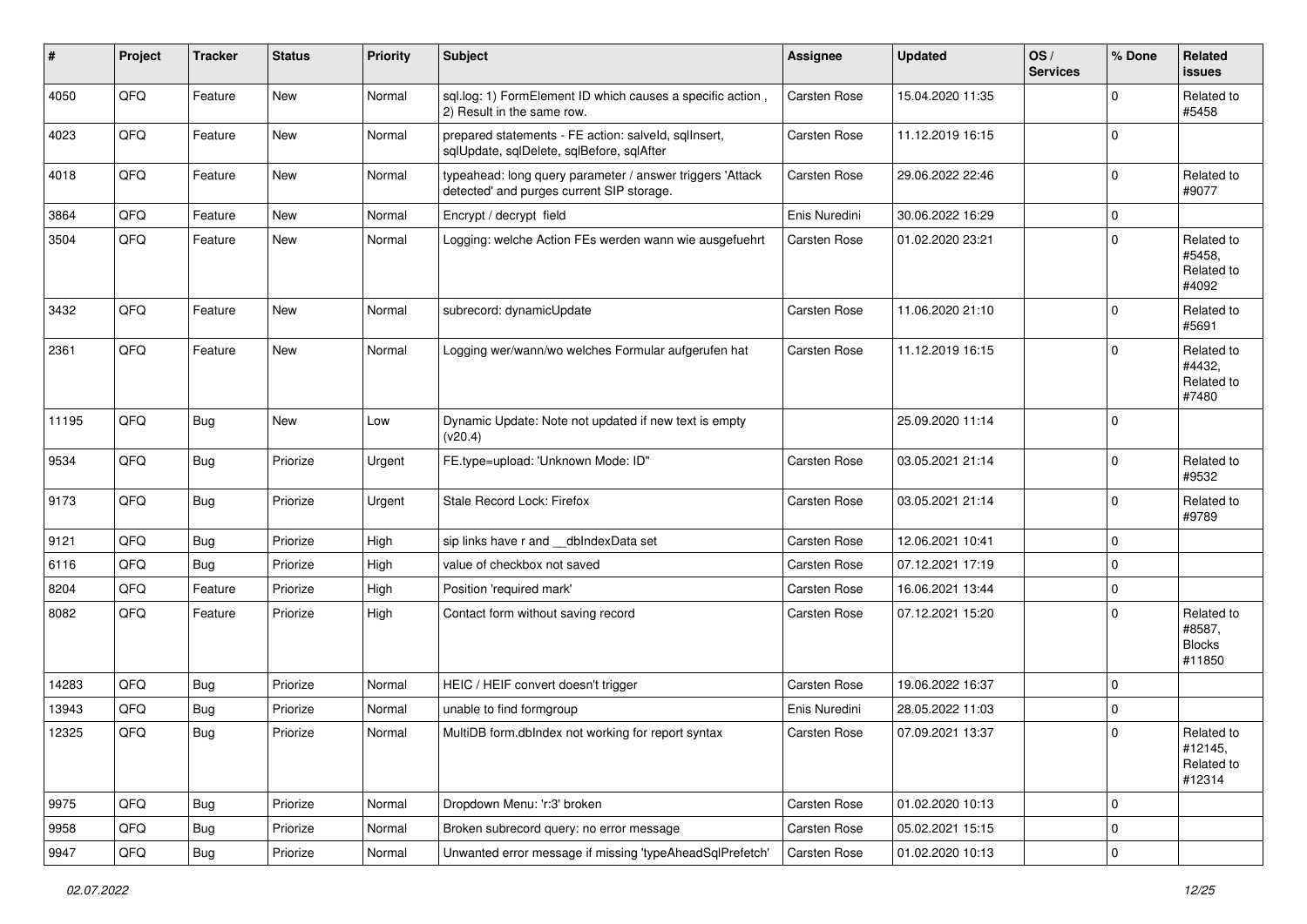| #     | Project | <b>Tracker</b> | <b>Status</b> | <b>Priority</b> | <b>Subject</b>                                                                                           | <b>Assignee</b>     | <b>Updated</b>   | OS/<br><b>Services</b> | % Done   | Related<br>issues                                                       |
|-------|---------|----------------|---------------|-----------------|----------------------------------------------------------------------------------------------------------|---------------------|------------------|------------------------|----------|-------------------------------------------------------------------------|
| 9862  | QFQ     | <b>Bug</b>     | Priorize      | Normal          | Failed writing to sql mail qfq.log should throw an exception                                             | Carsten Rose        | 01.02.2020 10:13 |                        | $\Omega$ |                                                                         |
| 9834  | QFQ     | <b>Bug</b>     | Priorize      | Normal          | Input elements with tag 'disabled' are missing on<br>form-submit: server option 'processReadOnly' broken | Carsten Rose        | 07.12.2021 16:43 |                        | $\Omega$ | Related to<br>#9691,<br>Related to<br>#5305, Has<br>duplicate<br>#12331 |
| 8037  | QFQ     | <b>Bug</b>     | Priorize      | Normal          | FE.type=upload (advanced mode): {{slaveld:V}} missing<br>during dynamic update                           | Carsten Rose        | 01.02.2020 10:13 |                        | $\Omega$ |                                                                         |
| 7656  | QFQ     | Bug            | Priorize      | Normal          | FE with required, 'pattern' and 'extraButtonLock': always<br>complain about missing value                | Carsten Rose        | 01.02.2020 10:13 |                        | 0        |                                                                         |
| 7616  | QFQ     | <b>Bug</b>     | Priorize      | Normal          | Selectlist with Enum & Dynamic Update                                                                    | Carsten Rose        | 01.02.2020 10:13 |                        | 0        |                                                                         |
| 6574  | QFQ     | <b>Bug</b>     | Priorize      | Normal          | qfq.log: Fehlermeldung wurde angezeigt, aber nicht geloggt                                               | Carsten Rose        | 01.02.2020 10:13 |                        | 0        |                                                                         |
| 6566  | QFQ     | <b>Bug</b>     | Priorize      | Normal          | Link Function 'delete': provided parameter missing on page<br>reload                                     | Benjamin Baer       | 03.01.2022 08:08 |                        | $\Omega$ |                                                                         |
| 6140  | QFQ     | Bug            | Priorize      | Normal          | QFQ DnD Sort: Locked fields                                                                              | Benjamin Baer       | 21.03.2022 09:56 |                        | $\Omega$ |                                                                         |
| 4457  | QFQ     | Bug            | Priorize      | Normal          | typeahead: pressing return to select an item, saves the form<br>and closes the form.                     | Benjamin Baer       | 03.01.2022 08:01 |                        | 0        | Related to<br>#4398                                                     |
| 3782  | QFQ     | Bug            | Priorize      | Normal          | Bei fehlerhafter Eingabe (z.B. Datum) sollte das erwartete<br>Format angezeigt werden                    | Carsten Rose        | 01.02.2020 10:13 |                        | $\Omega$ |                                                                         |
| 2665  | QFQ     | Bug            | Priorize      | Normal          | Dynamic Update funktioniert nicht, wenn beim<br>entsprechenden FormElement eine size angegeben ist.      | Benjamin Baer       | 03.01.2022 08:12 |                        | 30       |                                                                         |
| 14371 | QFQ     | Feature        | Priorize      | Normal          | LDAP via REPORT                                                                                          | Carsten Rose        | 19.06.2022 16:37 |                        | $\Omega$ |                                                                         |
| 14290 | QFQ     | Feature        | Priorize      | Normal          | FormEditor: Show Table Definition                                                                        | Carsten Rose        | 19.06.2022 16:37 |                        | 0        |                                                                         |
| 13900 | QFQ     | Feature        | Priorize      | Normal          | Selenium: Check das Cookie/PDF funktioniert                                                              | Enis Nuredini       | 25.03.2022 12:45 |                        | 0        |                                                                         |
| 12504 | QFQ     | Feature        | Priorize      | Normal          | sql.log: report fe.id                                                                                    | <b>Carsten Rose</b> | 05.05.2021 22:09 |                        | 0        |                                                                         |
| 12503 | QFQ     | Feature        | Priorize      | Normal          | Detect dangerous UPDATE statement with missing WHERE                                                     | Carsten Rose        | 05.05.2021 22:09 |                        | 0        |                                                                         |
| 12452 | QFQ     | Feature        | Priorize      | Normal          | BaseURL: alsways with '/' at the end                                                                     | Carsten Rose        | 19.06.2022 13:45 |                        | $\Omega$ | Related to<br>#10782                                                    |
| 11320 | QFQ     | Feature        | Priorize      | Normal          | Typo3 Version 10 support                                                                                 | Carsten Rose        | 05.05.2021 22:09 |                        | 0        |                                                                         |
| 10569 | QFQ     | Feature        | Priorize      | Normal          | link blank more safe                                                                                     | Enis Nuredini       | 25.03.2022 12:44 |                        | 0        |                                                                         |
| 10015 | QFQ     | Feature        | Priorize      | Normal          | Monospace in Textarea                                                                                    | Carsten Rose        | 03.02.2020 13:40 |                        | 0        |                                                                         |
| 10012 | QFQ     | Feature        | Priorize      | Normal          | redirectAllMailTo: {{beEmail:T}}                                                                         | Carsten Rose        | 08.05.2021 09:54 |                        | $\Omega$ | Related to<br>#12412,<br>Related to<br>#12413,<br>Related to<br>#10011  |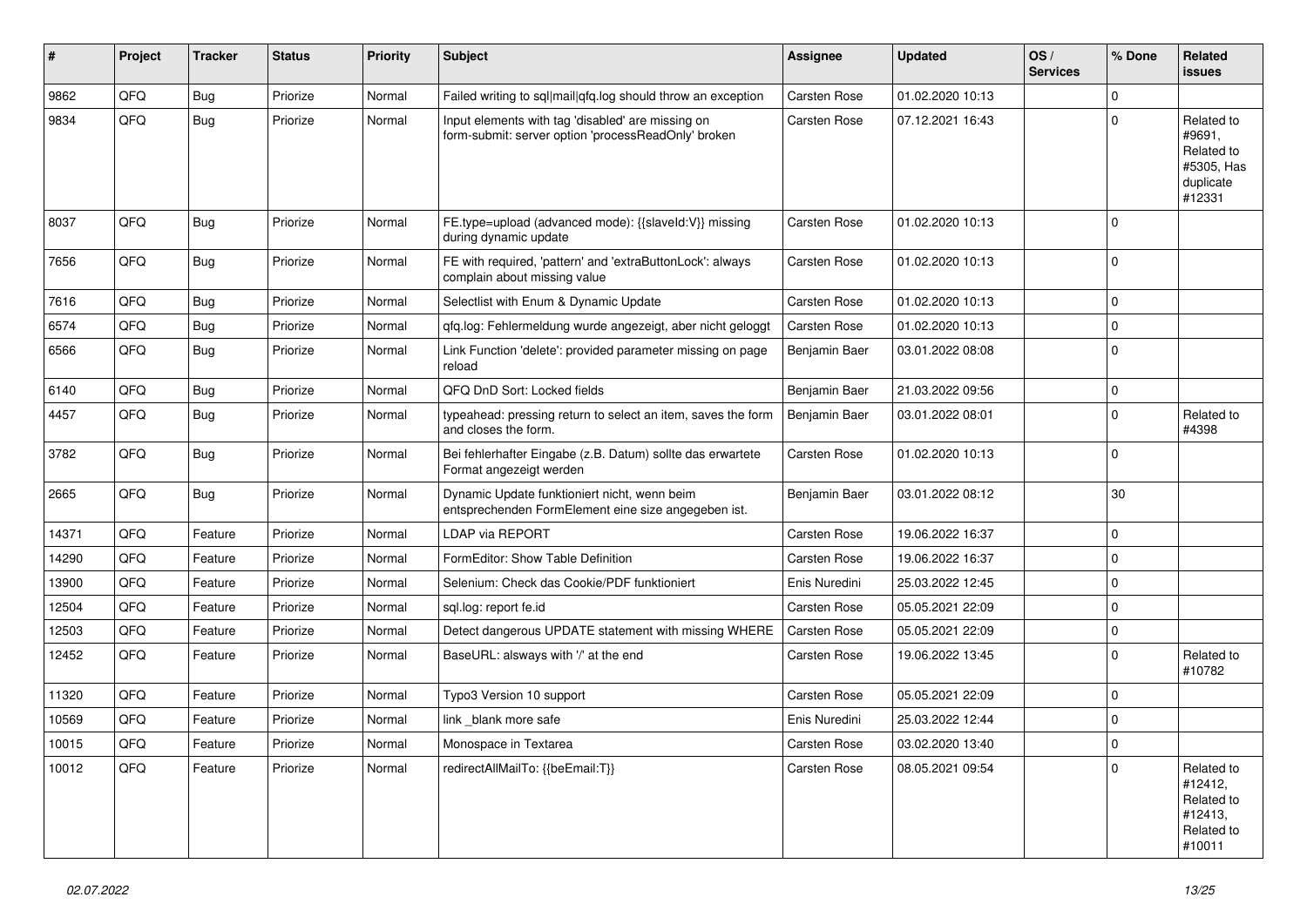| #     | <b>Project</b> | <b>Tracker</b> | <b>Status</b> | <b>Priority</b> | Subject                                                                                             | <b>Assignee</b> | <b>Updated</b>   | OS/<br><b>Services</b> | % Done      | Related<br>issues                             |
|-------|----------------|----------------|---------------|-----------------|-----------------------------------------------------------------------------------------------------|-----------------|------------------|------------------------|-------------|-----------------------------------------------|
| 10011 | QFQ            | Feature        | Priorize      | Normal          | Offer new STORE_TYPO3 Variable 'beUser', 'beEmail'                                                  | Carsten Rose    | 08.05.2021 09:51 |                        | $\Omega$    | Related to<br>#10012,<br>Related to<br>#12511 |
| 10005 | QFQ            | Feature        | Priorize      | Normal          | Report / special column name:  AS _calendar                                                         | Carsten Rose    | 03.06.2020 17:28 |                        | 0           |                                               |
| 10003 | QFQ            | Feature        | Priorize      | Normal          | fieldset: stronger visualize group                                                                  | Benjamin Baer   | 12.02.2020 08:13 |                        | $\mathbf 0$ |                                               |
| 9968  | QFQ            | Feature        | Priorize      | Normal          | Tooltip in Links for Developer                                                                      | Carsten Rose    | 01.02.2020 23:17 |                        | 0           |                                               |
| 9928  | QFQ            | Feature        | Priorize      | Normal          | SpecialColumnName: a) Deprecated: ' AS "_+tag " ', b)<br>New: ' AS "_ <tag1><tag2>" '</tag2></tag1> | Carsten Rose    | 01.02.2020 23:17 |                        | $\mathbf 0$ | Related to<br>#9929                           |
| 9900  | QFQ            | Feature        | Priorize      | Normal          | Generic API Call: tt-content record >> JSON                                                         | Carsten Rose    | 01.02.2020 10:13 |                        | $\mathbf 0$ |                                               |
| 9668  | QFQ            | Feature        | Priorize      | Normal          | Form.mode: rename 'hidden' to 'hide'                                                                | Carsten Rose    | 05.05.2021 22:14 |                        | 0           | Related to<br>#6437                           |
| 9394  | QFQ            | Feature        | Priorize      | Normal          | REST: allow for non numerical ids in get requests                                                   | Carsten Rose    | 05.05.2021 22:10 |                        | $\mathbf 0$ |                                               |
| 9346  | QFQ            | Feature        | Priorize      | Normal          | beforeSave: check if an upload is given                                                             | Carsten Rose    | 11.06.2021 21:18 |                        | $\mathbf 0$ |                                               |
| 9135  | QFQ            | Feature        | Priorize      | Normal          | Progress Bar generic / replace old hourglass download<br>popup                                      | Benjamin Baer   | 03.01.2022 07:43 |                        | $\mathbf 0$ |                                               |
| 8963  | QFQ            | Feature        | Priorize      | Normal          | Setting values in a store: flexible way                                                             | Carsten Rose    | 05.05.2021 22:10 |                        | $\mathbf 0$ | Related to<br>#8975                           |
| 8585  | QFQ            | Feature        | Priorize      | Normal          | Enhance Error message for 'unknown form'                                                            | Carsten Rose    | 01.02.2020 10:13 |                        | 0           |                                               |
| 8584  | QFQ            | Feature        | Priorize      | Normal          | FE 'Action' - never assign to Container (except Template<br>Group)                                  | Carsten Rose    | 01.02.2020 10:13 |                        | $\Omega$    |                                               |
| 8277  | QFQ            | Feature        | Priorize      | Normal          | fe.parameter.default=                                                                               | Carsten Rose    | 01.02.2020 23:17 |                        | $\mathbf 0$ | Related to<br>#8113                           |
| 8044  | QFQ            | Feature        | Priorize      | Normal          | Transaction: a) Form, b) Report                                                                     | Carsten Rose    | 05.05.2021 22:14 |                        | $\Omega$    | Related to<br>#8043                           |
| 8034  | QFQ            | Feature        | Priorize      | Normal          | FormElement 'data': 22.22.2222 should not be accepted                                               | Carsten Rose    | 01.02.2020 10:13 |                        | 0           |                                               |
| 7965  | QFQ            | Feature        | Priorize      | Normal          | Input type 'text' with visual format - currency                                                     | Benjamin Baer   | 03.01.2022 07:45 |                        | 0           |                                               |
| 7730  | QFQ            | Feature        | Priorize      | Normal          | SELECT Box: title in between                                                                        | Benjamin Baer   | 01.02.2020 23:22 |                        | $\mathbf 0$ |                                               |
| 7630  | QFQ            | Feature        | Priorize      | Normal          | detailed error message for simple upload                                                            | Carsten Rose    | 01.02.2020 10:13 |                        | 0           |                                               |
| 7522  | QFQ            | Feature        | Priorize      | Normal          | Inserting default index.html to folder (Avoid Apache<br>Indexing)                                   | Carsten Rose    | 01.02.2020 10:13 |                        | $\mathbf 0$ |                                               |
| 7290  | QFQ            | Feature        | Priorize      | Normal          | FormEditor: title as textarea if LEN(title)>60                                                      | Carsten Rose    | 01.02.2020 10:13 |                        | $\pmb{0}$   | Blocked by<br>#7682                           |
| 7217  | QFQ            | Feature        | Priorize      | Normal          | Download: notice User if `_sip=?` is missing                                                        | Carsten Rose    | 01.02.2020 10:13 |                        | $\pmb{0}$   |                                               |
| 6998  | QFQ            | Feature        | Priorize      | Normal          | Form: with debug=on show column information as tooltip of<br>column label                           | Carsten Rose    | 01.02.2020 10:13 |                        | $\mathbf 0$ |                                               |
| 6870  | QFQ            | Feature        | Priorize      | Normal          | Click on '_link' triggers an API call                                                               | Benjamin Baer   | 03.01.2022 08:25 |                        | $\pmb{0}$   |                                               |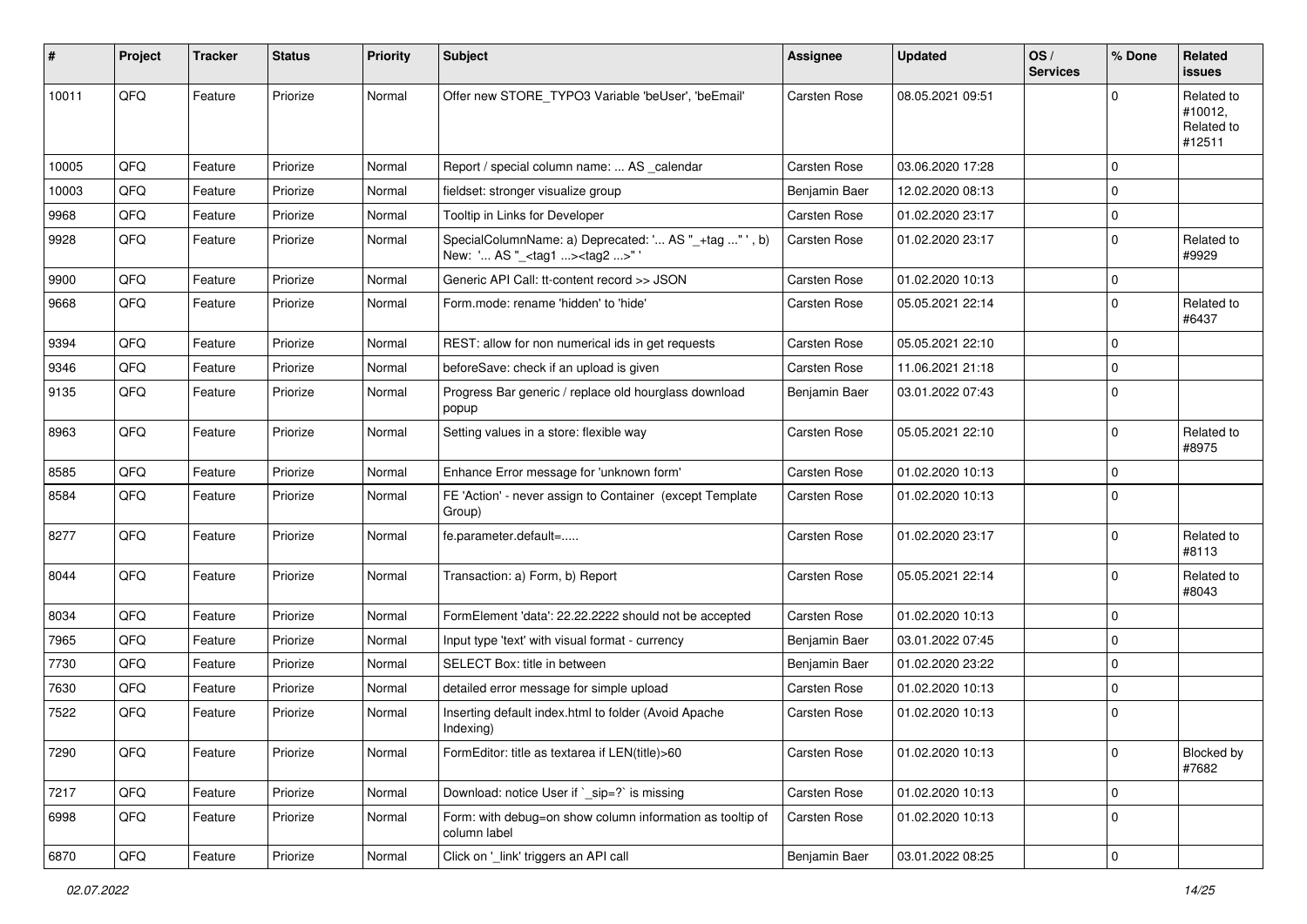| $\vert$ # | Project | <b>Tracker</b> | <b>Status</b> | <b>Priority</b> | Subject                                                                                 | <b>Assignee</b> | <b>Updated</b>   | OS/<br><b>Services</b> | % Done      | Related<br>issues                                                                                                                                                     |
|-----------|---------|----------------|---------------|-----------------|-----------------------------------------------------------------------------------------|-----------------|------------------|------------------------|-------------|-----------------------------------------------------------------------------------------------------------------------------------------------------------------------|
| 6801      | QFQ     | Feature        | Priorize      | Normal          | Fabric: Maximize / Fulllscreen                                                          | Benjamin Baer   | 21.03.2022 09:56 |                        | 0           |                                                                                                                                                                       |
| 6224      | QFQ     | Feature        | Priorize      | Normal          | Dynamic update: fade in/out fields                                                      | Benjamin Baer   | 21.03.2022 09:50 |                        | $\mathbf 0$ |                                                                                                                                                                       |
| 5942      | QFQ     | Feature        | Priorize      | Normal          | 'L' and 'type': append to links, generate via '_link' by using 'u:'                     | Carsten Rose    | 01.02.2020 10:13 |                        | $\mathbf 0$ |                                                                                                                                                                       |
| 5562      | QFQ     | Feature        | Priorize      | Normal          | Drag'n'Drop fuer Uploads                                                                | Benjamin Baer   | 21.03.2022 09:52 |                        | $\pmb{0}$   | Related to<br>#9706                                                                                                                                                   |
| 5366      | QFQ     | Feature        | Priorize      | Normal          | Saving with keyboard shortcuts                                                          | Benjamin Baer   | 21.03.2022 09:47 |                        | 0           |                                                                                                                                                                       |
| 3867      | QFQ     | Feature        | Priorize      | Normal          | Readonly Formular: Template Groups add/delete<br>ausbeldnen                             | Carsten Rose    | 05.05.2021 22:12 |                        | $\mathbf 0$ |                                                                                                                                                                       |
| 12463     | QFQ     | Bug            | ToDo          | High            | QFQ Function: 'function' and 'sql' on same level - output of<br>sal is shown two times. | Carsten Rose    | 15.12.2021 16:31 |                        | $\mathbf 0$ |                                                                                                                                                                       |
| 12395     | QFQ     | Bug            | ToDo          | High            | QFQ Function: Result two times shown                                                    | Carsten Rose    | 18.02.2022 08:59 |                        | 0           |                                                                                                                                                                       |
| 7602      | QFQ     | Feature        | ToDo          | High            | Multi Select: with checkboxes                                                           | Benjamin Baer   | 22.03.2022 09:07 |                        | 0           |                                                                                                                                                                       |
| 14303     | QFQ     | Bug            | ToDo          | Normal          | datetime broken with picker                                                             | Enis Nuredini   | 17.06.2022 09:02 |                        | $\mathbf 0$ | Related to<br>#12630                                                                                                                                                  |
| 13899     | QFQ     | Bug            | ToDo          | Normal          | Selenium: zum laufen bringen                                                            | Enis Nuredini   | 25.03.2022 10:24 |                        | 0           |                                                                                                                                                                       |
| 14320     | QFQ     | Feature        | ToDo          | Normal          | Allow specific HTML Tags and Attributes: general, TinyMCE                               | Enis Nuredini   | 17.06.2022 10:44 |                        | 0           | Related to<br>#12664,<br>Related to<br>#12039,<br>Related to<br>#11702,<br>Related to<br>#7239,<br>Related to<br>#3708,<br>Related to<br>#3646,<br>Related to<br>#880 |
| 12262     | QFQ     | Feature        | ToDo          | Normal          | Form buttons on top: more customable                                                    | Enis Nuredini   | 17.06.2022 10:44 |                        | $\Omega$    | Related to<br>#13945, Has<br>duplicate<br>#4046, Has<br>duplicate<br>#10080                                                                                           |
| 12508     | QFQ     | Bug            | In Progress   | High            | gfg Form: sendMail                                                                      | Karin Niffeler  | 19.03.2022 17:48 |                        | $\mathbf 0$ |                                                                                                                                                                       |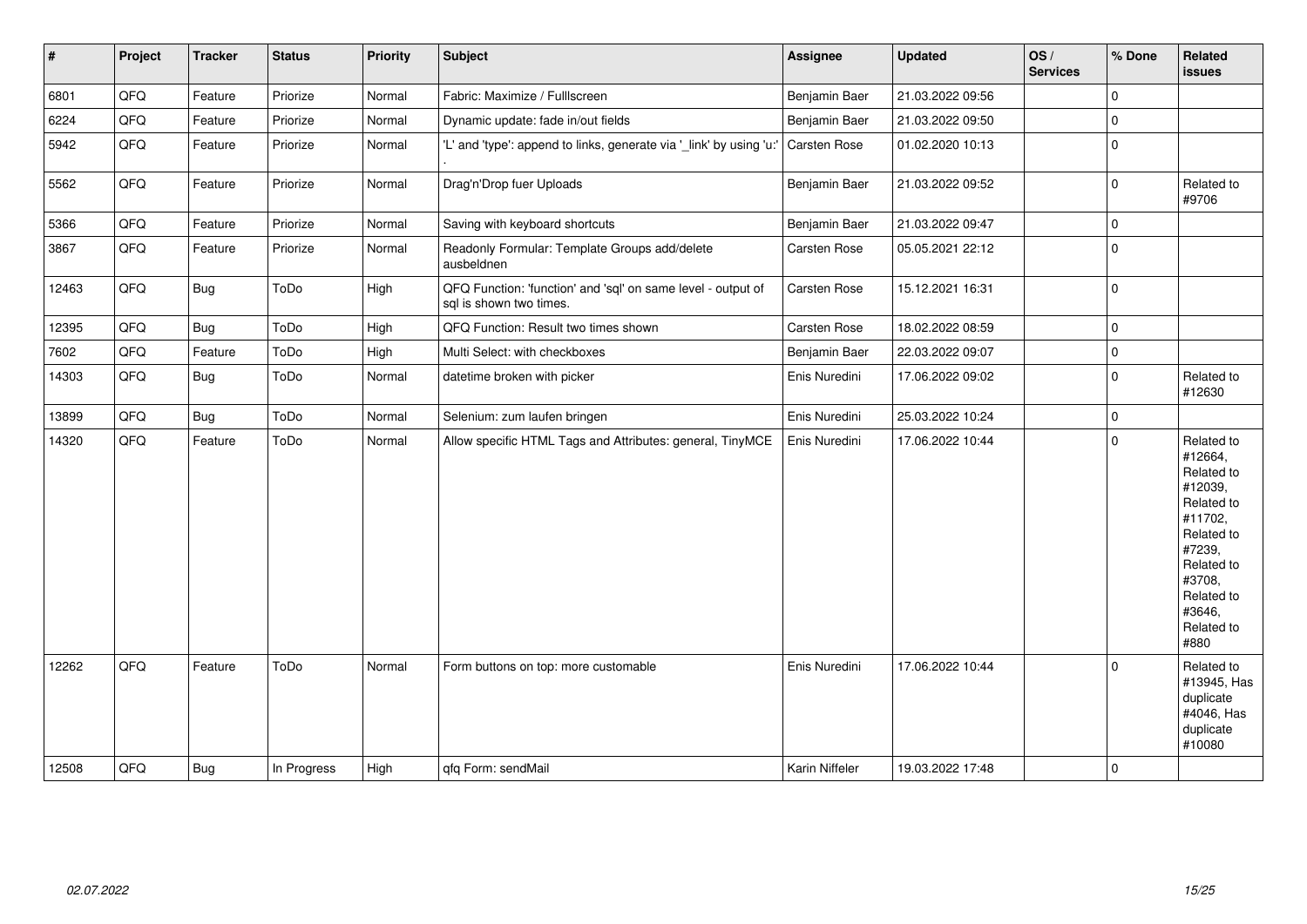| #     | Project | <b>Tracker</b> | <b>Status</b> | <b>Priority</b> | <b>Subject</b>                                   | <b>Assignee</b> | <b>Updated</b>   | OS/<br><b>Services</b> | % Done      | Related<br>issues                                                                                                              |
|-------|---------|----------------|---------------|-----------------|--------------------------------------------------|-----------------|------------------|------------------------|-------------|--------------------------------------------------------------------------------------------------------------------------------|
| 9789  | QFQ     | <b>Bug</b>     | In Progress   | High            | Record Lock: release to early on 'leave page'    | Carsten Rose    | 10.01.2022 09:25 |                        | 100         | Related to<br>#10081,<br>Related to<br>#9173,<br>Related to<br>#8702                                                           |
| 9517  | QFQ     | Feature        | In Progress   | High            | Input multiple tags with typeahead               | Carsten Rose    | 03.05.2021 21:14 |                        | 40          | Related to<br>#10150                                                                                                           |
| 14323 | QFQ     | Bug            | In Progress   | Normal          | Report: render=both single - no impact           | Carsten Rose    | 19.06.2022 18:31 |                        | $\mathbf 0$ |                                                                                                                                |
| 14175 | QFQ     | Bug            | In Progress   | Normal          | Opening a form with no QFQ Session cookie fails  | Carsten Rose    | 03.06.2022 10:40 |                        | 0           |                                                                                                                                |
| 11517 | QFQ     | <b>Bug</b>     | In Progress   | Normal          | extraButtonInfo Broken for multiple FormElements | Carsten Rose    | 12.05.2022 13:12 |                        | 0           | Related to<br>#7890,<br>Related to<br>#3811, Has<br>duplicate<br>#10905, Has<br>duplicate<br>#10553, Has<br>duplicate<br>#6779 |
| 10661 | QFQ     | Bug            | In Progress   | Normal          | Typo3 Warnungen                                  | Carsten Rose    | 07.09.2021 13:23 |                        | 0           | Related to<br>#12440                                                                                                           |
| 9691  | QFQ     | <b>Bug</b>     | In Progress   | Normal          | Checkbox: dynamic update > readonly              | Carsten Rose    | 01.02.2020 23:22 |                        | 50          | Related to<br>#9834                                                                                                            |
| 13330 | QFQ     | Feature        | In Progress   | Normal          | Multi Form: Upload                               | Carsten Rose    | 07.11.2021 12:40 |                        | 50          | Related to<br>#9706                                                                                                            |
| 12630 | QFQ     | Feature        | In Progress   | Normal          | Input: date[time]: min / max values              | Enis Nuredini   | 20.06.2022 18:31 |                        | 0           | Related to<br>#10096,<br>Related to<br>#14302,<br>Related to<br>#14303                                                         |
| 12440 | QFQ     | Feature        | In Progress   | Normal          | Typo3 V10 upgrade (durchfuehren und testen)      | Carsten Rose    | 21.03.2022 09:53 |                        | 50          | Related to<br>#12357,<br>Related to<br>#12067,<br>Related to<br>#10661                                                         |
| 12439 | QFQ     | Feature        | In Progress   | Normal          | TinyMCE Paste from Word & Character Count/Limit  | Carsten Rose    | 05.05.2021 22:15 |                        | 0           |                                                                                                                                |
| 11980 | QFQ     | Feature        | In Progress   | Normal          | protected verzeichnis MUSS geschützt werden      | Carsten Rose    | 07.09.2021 13:30 |                        | 0           |                                                                                                                                |
| 11076 | QFQ     | Feature        | In Progress   | Normal          | SELECT  AS_websocket                             | Carsten Rose    | 30.08.2020 17:49 |                        | 0           |                                                                                                                                |
| 10793 | QFQ     | Feature        | In Progress   | Normal          | <b>Update NPM Packages</b>                       | Carsten Rose    | 07.09.2021 13:25 |                        | $30\,$      |                                                                                                                                |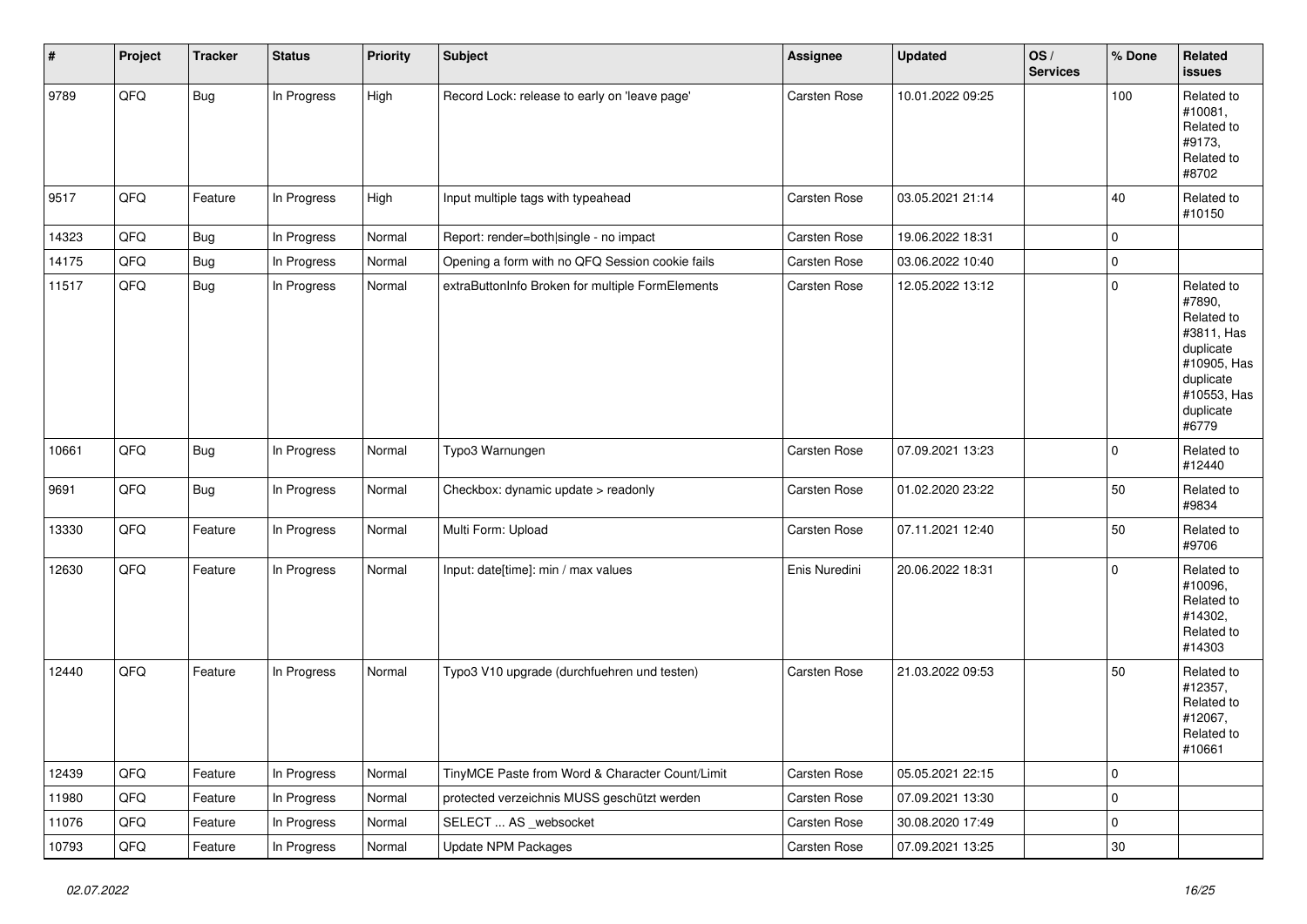| ∦     | Project | <b>Tracker</b> | <b>Status</b>              | <b>Priority</b> | Subject                                                                              | <b>Assignee</b>     | <b>Updated</b>   | OS/<br><b>Services</b> | % Done      | Related<br>issues                           |
|-------|---------|----------------|----------------------------|-----------------|--------------------------------------------------------------------------------------|---------------------|------------------|------------------------|-------------|---------------------------------------------|
| 10443 | QFQ     | Feature        | In Progress                | Normal          | Konzept_api / _live                                                                  | <b>Carsten Rose</b> | 07.05.2020 09:39 |                        | 0           |                                             |
| 6250  | QFQ     | Feature        | In Progress                | Normal          | Enhance layout: a) Subrecord, b) Subrecord-Title                                     | Carsten Rose        | 01.02.2020 23:22 |                        | $\mathbf 0$ | Related to<br>#5391                         |
| 5695  | QFQ     | Feature        | In Progress                | Normal          | Multiform                                                                            | Carsten Rose        | 02.01.2021 18:38 |                        | 0           |                                             |
| 4194  | QFQ     | Feature        | In Progress                | Normal          | Bootstrap 4 ist jetzt offiziel                                                       |                     | 03.05.2021 20:47 |                        | $\mathbf 0$ | Related to<br>#10114                        |
| 13566 | QFQ     | Feature        | Ready to sync<br>(develop) | Normal          | Delete config-example.qfq.php file                                                   | Carsten Rose        | 23.12.2021 09:25 |                        | 0           |                                             |
| 11630 | QFQ     | Bug            | Feedback                   | High            | Bitte check ob CALL() in 20.11.0 noch so funktioniert wie in<br>20.4.1               | Enis Nuredini       | 28.05.2022 13:45 |                        | 0           | Related to<br>#11325                        |
| 9548  | QFQ     | Feature        | Feedback                   | High            | FormElement: Pattern mismatch - optional report only on<br>focus lost                | Benjamin Baer       | 03.05.2021 21:14 |                        | 0           |                                             |
| 9052  | QFQ     | Feature        | Feedback                   | High            | Report: CodeMirror with SQL Syntax Highlight in FE                                   | Enis Nuredini       | 08.06.2022 10:25 |                        | 0           |                                             |
| 13767 | QFQ     | Bug            | Feedback                   | Normal          | date/time-picker: required shows up/down button orange                               | Enis Nuredini       | 16.05.2022 23:16 |                        | $\Omega$    |                                             |
| 12546 | QFQ     | <b>Bug</b>     | Feedback                   | Normal          | Branch 'Development' - Unit Tests mit dirty workaround<br>angepasst                  | Carsten Rose        | 19.03.2022 17:48 |                        | $\Omega$    |                                             |
| 11347 | QFQ     | Bug            | Feedback                   | Normal          | If Bedingungen funktionieren nicht korrekt                                           | Christoph Fuchs     | 21.03.2021 20:37 |                        | 0           |                                             |
| 9898  | QFQ     | Bug            | Feedback                   | Normal          | Formular trotz Timeout gespeichert                                                   | Benjamin Baer       | 01.02.2020 15:56 |                        | 0           |                                             |
| 9535  | QFQ     | Bug            | Feedback                   | Normal          | Report:  AS '_vertical' - column to wide - vertical >> rot45,<br>rot90               | Benjamin Baer       | 01.02.2020 15:56 |                        | $\Omega$    |                                             |
| 8316  | QFQ     | Bug            | Feedback                   | Normal          | Documentation/Behaviour for Nested Queries and<br>Record-Store confusing             | Nicola Chiapolini   | 20.11.2019 09:14 |                        | $\Omega$    |                                             |
| 13572 | QFQ     | Feature        | Feedback                   | Normal          | Form Load: misleading error message on trying to load non<br>existent primary record | Enis Nuredini       | 16.05.2022 23:16 |                        | 100         |                                             |
| 12584 | QFQ     | Feature        | Feedback                   | Normal          | T3 v10 migration script: replace alias-patterns (v11)                                | Carsten Rose        | 28.05.2022 11:12 |                        | 100         |                                             |
| 10782 | QFQ     | Feature        | Feedback                   | Normal          | Tiny MCE: Image Upload                                                               | Enis Nuredini       | 16.05.2022 23:16 |                        | $\mathbf 0$ | Related to<br>#12452                        |
| 10124 | QFQ     | Feature        | Feedback                   | Normal          | qfq AAI-Login                                                                        | Karin Niffeler      | 07.05.2020 09:36 |                        | 0           |                                             |
| 5894  | QFQ     | Feature        | Feedback                   | Normal          | Typeahead in Report: show/hide rows dynamically                                      | Carsten Rose        | 18.02.2022 08:50 |                        | $\Omega$    | Related to<br>#5893,<br>Related to<br>#5885 |
| 880   | QFQ     | Feature        | Some day<br>maybe          | Urgent          | Security: PHP, SQL Injection, XSS                                                    |                     | 03.05.2021 21:14 |                        | $\mathbf 0$ | Related to<br>#14320                        |
| 4279  | QFQ     | <b>Bug</b>     | Some day<br>maybe          | High            | config.linkVars lost                                                                 | Carsten Rose        | 03.05.2021 21:14 |                        | 0           |                                             |
| 3570  | QFO     | Bug            | Some day<br>maybe          | High            | Formular mit prmitnew permitEdit=Always wird nicht<br>aufgerufen (ist leer)          | Carsten Rose        | 03.05.2021 21:14 |                        | $\pmb{0}$   |                                             |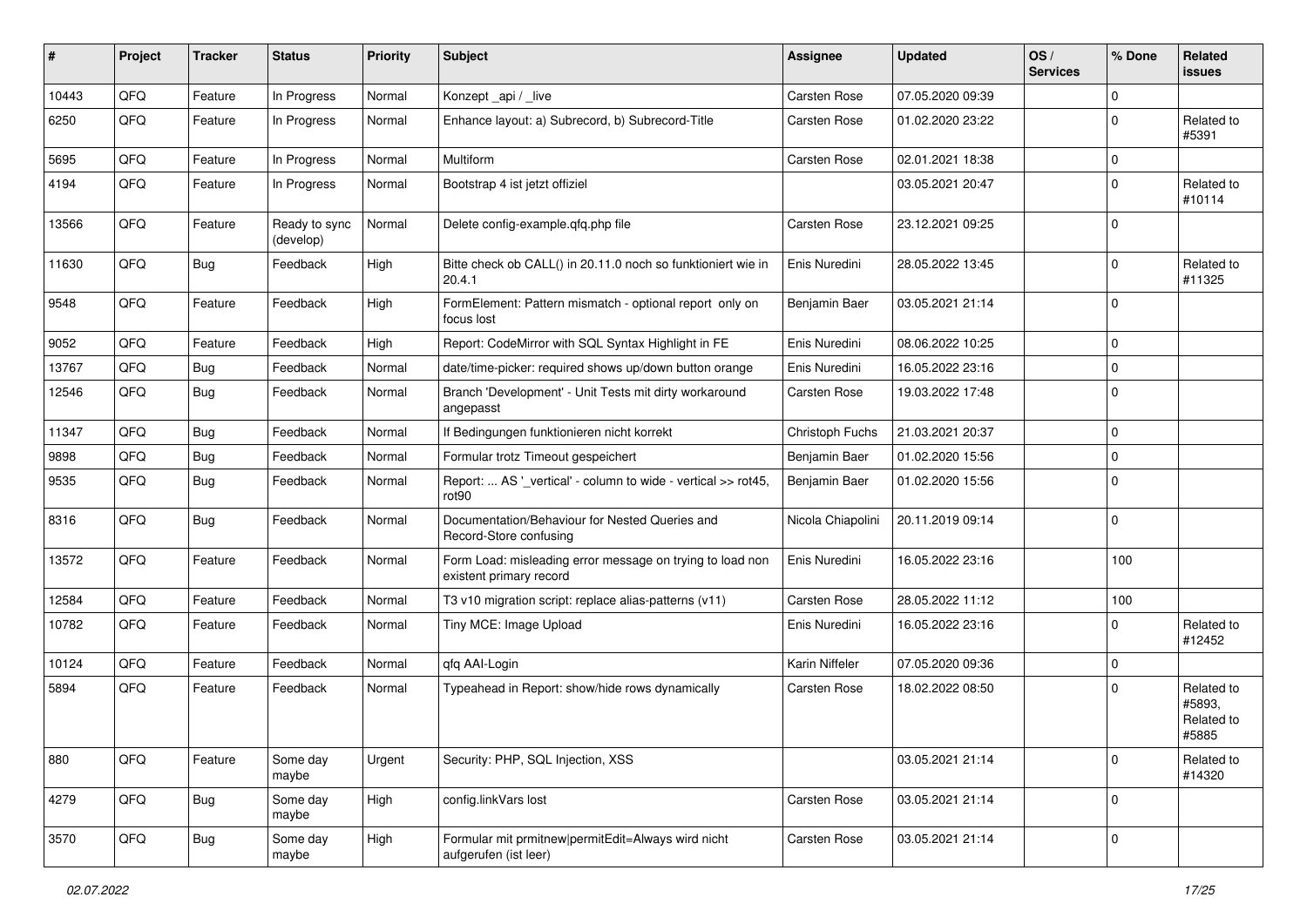| ∦    | Project | <b>Tracker</b> | <b>Status</b>     | <b>Priority</b> | <b>Subject</b>                                                                                         | <b>Assignee</b> | <b>Updated</b>   | OS/<br><b>Services</b> | % Done      | Related<br><b>issues</b> |
|------|---------|----------------|-------------------|-----------------|--------------------------------------------------------------------------------------------------------|-----------------|------------------|------------------------|-------------|--------------------------|
| 3109 | QFQ     | Bug            | Some day<br>maybe | High            | RealUrl: Links werden nicht korrekt gerendert                                                          | Carsten Rose    | 03.05.2021 21:14 |                        | $\mathbf 0$ |                          |
| 3061 | QFQ     | Bug            | Some day<br>maybe | High            | winstitute: mysql connection durcheinander - nmhp17<br>(ag7)/QFQ arbeitet mit DB/Tabellen von biostat. | Carsten Rose    | 03.05.2021 21:14 |                        | $\mathbf 0$ |                          |
| 4258 | QFQ     | Feature        | Some day<br>maybe | High            | <b>System Defaults: Forms</b>                                                                          | Carsten Rose    | 03.05.2021 21:14 |                        | $\pmb{0}$   |                          |
| 3990 | QFQ     | Feature        | Some day<br>maybe | High            | custom class definition: add space automatically                                                       | Carsten Rose    | 03.05.2021 21:14 |                        | $\Omega$    |                          |
| 3967 | QFQ     | Feature        | Some day<br>maybe | High            | Report: Checkbox, Radio, Dropdown, Input welches ohne<br>Submit funktioniert - 'Inline-Form'           | Carsten Rose    | 03.05.2021 21:14 |                        | $\mathbf 0$ |                          |
| 3848 | QFQ     | Feature        | Some day<br>maybe | High            | Antivirus check fuer Upload files in qfq?                                                              | Carsten Rose    | 03.05.2021 21:14 |                        | $\mathbf 0$ | Related to<br>#4131      |
| 9669 | QFQ     | <b>Bug</b>     | Some day<br>maybe | Normal          | Checkbox / Template Group: radio/checkbox visible broken<br>after 'add'                                | Carsten Rose    | 16.06.2021 13:47 |                        | $\pmb{0}$   | Related to<br>#8091      |
| 9281 | QFQ     | <b>Bug</b>     | Some day<br>maybe | Normal          | Allow STRICT_TRANS_TABLES                                                                              | Carsten Rose    | 02.01.2021 18:43 |                        | $\mathbf 0$ |                          |
| 9126 | QFQ     | Bug            | Some day<br>maybe | Normal          | hidden Form elements are present in page source                                                        |                 | 02.01.2021 18:41 |                        | $\mathbf 0$ |                          |
| 9024 | QFQ     | Bug            | Some day<br>maybe | Normal          | QFQ Einarbeitung                                                                                       |                 | 01.02.2020 15:56 |                        | $\pmb{0}$   |                          |
| 9020 | QFQ     | <b>Bug</b>     | Some day<br>maybe | Normal          | radio mit buttonClass und dynamicUpdate lassen sich nicht<br>kombinieren                               |                 | 11.12.2019 16:01 |                        | $\mathbf 0$ |                          |
| 8106 | QFQ     | Bug            | Some day<br>maybe | Normal          | Dynamic Update: Feld kann nicht auf empty zurückgesetzt<br>werden                                      | Carsten Rose    | 11.12.2019 16:01 |                        | $\mathbf 0$ |                          |
| 7402 | QFQ     | Bug            | Some day<br>maybe | Normal          | thumbnail cache: outdated picture when permission denied<br>and permission resolved.                   |                 | 01.02.2020 23:20 |                        | $\mathbf 0$ |                          |
| 7281 | QFQ     | <b>Bug</b>     | Some day<br>maybe | Normal          | Subrecords: on large screen separator line too short                                                   |                 | 01.02.2020 23:19 |                        | $\mathbf 0$ |                          |
| 7101 | QFQ     | <b>Bug</b>     | Some day<br>maybe | Normal          | form' in SIP and 'report' - breaks                                                                     |                 | 01.02.2020 23:20 |                        | $\Omega$    |                          |
| 5991 | QFQ     | Bug            | Some day<br>maybe | Normal          | URLs with 'I' or long parameter are problematic                                                        | Carsten Rose    | 01.02.2020 23:19 |                        | $\mathbf 0$ |                          |
| 5877 | QFQ     | <b>Bug</b>     | Some day<br>maybe | Normal          | FE.type=note:bsColumn strange behaviour                                                                |                 | 01.02.2020 23:19 |                        | $\mathbf 0$ |                          |
| 5768 | QFQ     | Bug            | Some day<br>maybe | Normal          | '{{pageLanguage:T}}' missing if QFQ is called via api                                                  | Carsten Rose    | 01.02.2020 23:19 |                        | $\pmb{0}$   |                          |
| 5706 | QFQ     | Bug            | Some day<br>maybe | Normal          | upload: fileDestination needs to be sanatized                                                          | Carsten Rose    | 01.02.2020 23:19 |                        | $\mathbf 0$ |                          |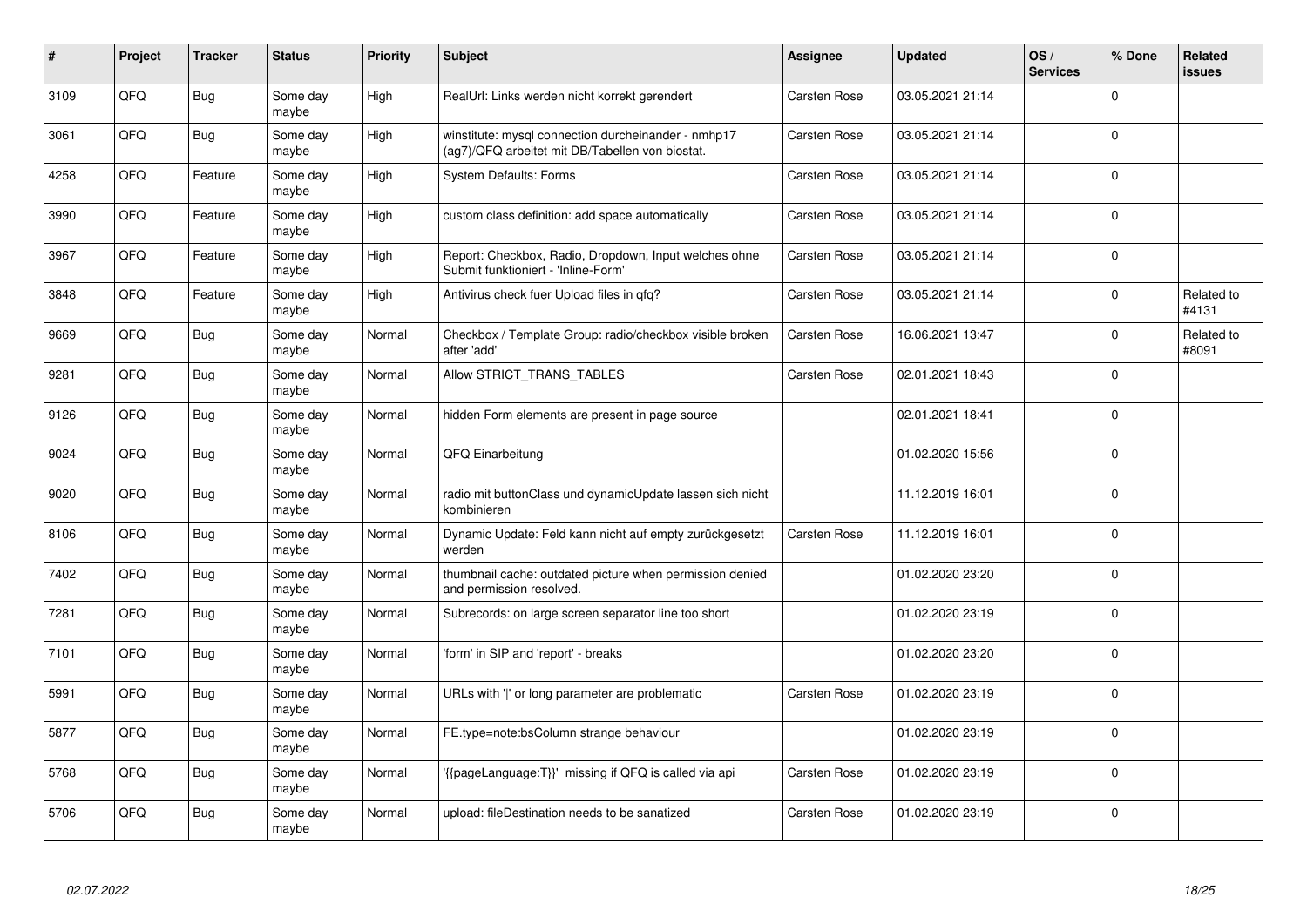| #    | Project | <b>Tracker</b> | <b>Status</b>     | <b>Priority</b> | Subject                                                                                                                                                  | <b>Assignee</b> | <b>Updated</b>   | OS/<br><b>Services</b> | % Done      | Related<br>issues                              |
|------|---------|----------------|-------------------|-----------------|----------------------------------------------------------------------------------------------------------------------------------------------------------|-----------------|------------------|------------------------|-------------|------------------------------------------------|
| 5557 | QFQ     | Bug            | Some day<br>maybe | Normal          | Form load: STORE_RECORD filled, but should be empty                                                                                                      | Carsten Rose    | 01.02.2020 23:19 |                        | $\Omega$    |                                                |
| 5021 | QFQ     | Bug            | Some day<br>maybe | Normal          | FE.typ=extra - during save displays error 'datum2' already<br>filled in STORE_SIP - the value is stored nevertheless                                     | Carsten Rose    | 01.02.2020 23:19 |                        | $\Omega$    | Related to<br>#3875                            |
| 4771 | QFQ     | Bug            | Some day<br>maybe | Normal          | qfq: select-down-values empty after save (edit-form for<br>program administrators)                                                                       | Carsten Rose    | 01.02.2020 23:20 |                        | $\Omega$    | Related to<br>#4549, Has<br>duplicate<br>#4282 |
| 4659 | QFQ     | Bug            | Some day<br>maybe | Normal          | infoButtonExtra                                                                                                                                          | Carsten Rose    | 01.02.2020 23:20 |                        | $\Omega$    |                                                |
| 4651 | QFQ     | Bug            | Some day<br>maybe | Normal          | "Loading document" Modal wird angezeigt bei uzhcd type=2<br>Ansicht                                                                                      | Carsten Rose    | 01.02.2020 23:20 |                        | $\Omega$    |                                                |
| 4583 | QFQ     | <b>Bug</b>     | Some day<br>maybe | Normal          | Dynamic Update bei TypeAhead Feldern                                                                                                                     | Carsten Rose    | 01.02.2020 23:19 |                        | $\Omega$    |                                                |
| 4549 | QFQ     | <b>Bug</b>     | Some day<br>maybe | Normal          | TemplateGroups: FE.type SELECT loose selected value<br>after save                                                                                        | Carsten Rose    | 01.02.2020 23:20 |                        | $\Omega$    | Related to<br>#4548,<br>Related to<br>#4771    |
| 4546 | QFQ     | Bug            | Some day<br>maybe | Normal          | NH: SIP storage is destroyed                                                                                                                             |                 | 01.02.2020 23:20 |                        | $\Omega$    |                                                |
| 4528 | QFQ     | Bug            | Some day<br>maybe | Normal          | extraButtonLock mit SQLAhead Bug                                                                                                                         | Carsten Rose    | 01.02.2020 23:19 |                        | $\Omega$    |                                                |
| 4454 | QFQ     | Bug            | Some day<br>maybe | Normal          | Required Elements: multiple elements in a row - whole row<br>marked if only one input is empty.                                                          | Benjamin Baer   | 01.02.2020 23:20 |                        | $\Omega$    |                                                |
| 4441 | QFQ     | Bug            | Some day<br>maybe | Normal          | \$_SERVER Vars sollten nur aus dem Store genommen<br>werden - Code entsprechend anpassen.                                                                |                 | 11.12.2019 16:02 |                        | $\Omega$    |                                                |
| 4398 | QFQ     | <b>Bug</b>     | Some day<br>maybe | Normal          | Typeahead: mouse click in a prefilled input opens a single<br>item dropdown with the current value - click on it seems to<br>set the value, not the key. | Benjamin Baer   | 01.02.2020 23:20 |                        | $\Omega$    | Related to<br>#4457                            |
| 4328 | QFQ     | <b>Bug</b>     | Some day<br>maybe | Normal          | Error Message: Show FE name/number on problems in FE                                                                                                     | Carsten Rose    | 01.02.2020 23:20 |                        | $\Omega$    |                                                |
| 4293 | QFQ     | Bug            | Some day<br>maybe | Normal          | Download broken if token 'd:' is missing - but no error<br>message                                                                                       | Carsten Rose    | 11.12.2019 16:03 |                        | $\Omega$    | Related to<br>#7514                            |
| 4138 | QFQ     | Bug            | Some day<br>maybe | Normal          | style fehlt                                                                                                                                              |                 | 11.12.2019 16:03 |                        | $\mathbf 0$ |                                                |
| 4122 | QFQ     | Bug            | Some day<br>maybe | Normal          | file: Render Mode hat keinen Effekt                                                                                                                      |                 | 11.12.2019 16:03 |                        | $\Omega$    |                                                |
| 4092 | QFQ     | Bug            | Some day<br>maybe | Normal          | 1) Logging verbessern wann welches FE warum ausgefuehrt<br>wird, 2) Documentation: Best Practice Template Group                                          | Carsten Rose    | 01.02.2020 23:19 |                        | $\mathbf 0$ | Related to<br>#3504                            |
| 4008 | QFO     | <b>Bug</b>     | Some day<br>maybe | Normal          | FormElemen.type=sendmail: wrong 'TO' if 'real<br>name <rea@mail.to>' is used</rea@mail.to>                                                               | Carsten Rose    | 11.12.2019 16:03 |                        | $\mathbf 0$ |                                                |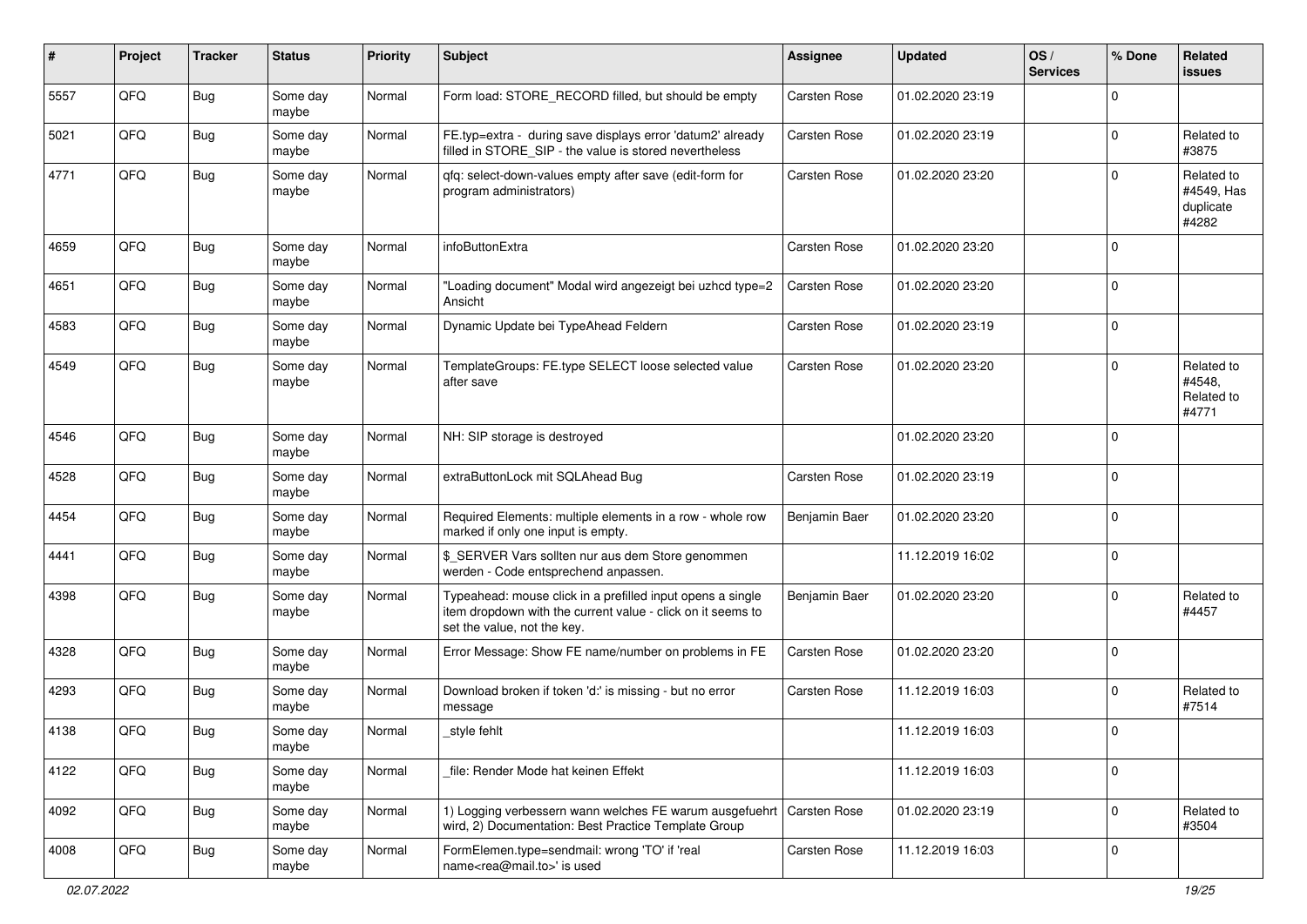| ∦     | Project | <b>Tracker</b> | <b>Status</b>     | <b>Priority</b> | <b>Subject</b>                                                                                                                | <b>Assignee</b>     | <b>Updated</b>   | OS/<br><b>Services</b> | % Done      | Related<br>issues                                                     |
|-------|---------|----------------|-------------------|-----------------|-------------------------------------------------------------------------------------------------------------------------------|---------------------|------------------|------------------------|-------------|-----------------------------------------------------------------------|
| 3895  | QFQ     | Bug            | Some day<br>maybe | Normal          | typeahead pedantic: on lehrkredit Idap webpass - if only one<br>person is in dropdown, such person can't be selected          | Carsten Rose        | 11.12.2019 16:03 |                        | 0           |                                                                       |
| 3882  | QFQ     | Bug            | Some day<br>maybe | Normal          | templateGroup: disable 'add' if limit is reached - funktioniert<br>nicht wenn bereits records existierten                     | Carsten Rose        | 11.12.2019 16:03 |                        | $\Omega$    |                                                                       |
| 3811  | QFQ     | Bug            | Some day<br>maybe | Normal          | Dynamic Update: extraButtonInfo - Text aktualisieren                                                                          | Carsten Rose        | 11.12.2019 16:03 |                        | $\mathbf 0$ | Related to<br>#11517                                                  |
| 3750  | QFQ     | Bug            | Some day<br>maybe | Normal          | FE in a row: if one violates check, all are red                                                                               | Carsten Rose        | 11.12.2019 16:03 |                        | 0           |                                                                       |
| 3682  | QFQ     | <b>Bug</b>     | Some day<br>maybe | Normal          | Dynamic update: Radio buttons                                                                                                 | Carsten Rose        | 11.12.2019 16:02 |                        | $\Omega$    |                                                                       |
| 3613  | QFQ     | Bug            | Some day<br>maybe | Normal          | note /note unchecked -> note div (col-md) wird weiterhin<br>gerendert                                                         | Elias Villiger      | 01.02.2020 23:19 |                        | 100         |                                                                       |
| 3588  | QFQ     | Bug            | Some day<br>maybe | Normal          | templateGroup: versteckte Elemente werden weiterhin<br>gespeichert.                                                           | Carsten Rose        | 11.12.2019 16:02 |                        | $\Omega$    |                                                                       |
| 3349  | QFQ     | Bug            | Some day<br>maybe | Normal          | config.qfq.ini: a) vertraegt keine '=' im Value (z.B. Passwort),<br>b) Values sollten in ticks einschliessbar sein (spaces, ) | Carsten Rose        | 11.12.2019 16:02 |                        | 0           |                                                                       |
| 3130  | QFQ     | <b>Bug</b>     | Some day<br>maybe | Normal          | Debug Info's nicht korrekt nach 'New > Save'.                                                                                 | Carsten Rose        | 11.12.2019 16:03 |                        | $\mathbf 0$ | Related to<br>#3253                                                   |
| 2643  | QFQ     | Bug            | Some day<br>maybe | Normal          | Zend / PHP Webinars anschauen                                                                                                 | Carsten Rose        | 01.02.2020 15:56 |                        | $\Omega$    |                                                                       |
| 2063  | QFQ     | <b>Bug</b>     | Some day<br>maybe | Normal          | Pills auf 'inaktiv' setzen falls keine Element auf dem Pill<br>sichtbar sind.                                                 | Benjamin Baer       | 11.12.2019 16:03 |                        | 0           | Related to<br>#3752                                                   |
| 13608 | QFQ     | Feature        | Some day<br>maybe | Normal          | Automatic Browser Language Redirect                                                                                           | Enis Nuredini       | 17.06.2022 08:35 |                        | $\Omega$    |                                                                       |
| 12611 | QFQ     | Feature        | Some day<br>maybe | Normal          | Refactoring: Bootstrap with Lazy Loading                                                                                      | Carsten Rose        | 08.06.2022 10:37 |                        | 0           | Related to<br>#12490,<br>Related to<br>#10013,<br>Related to<br>#7732 |
| 12337 | QFQ     | Feature        | Some day<br>maybe | Normal          | Database.php: better caching                                                                                                  | <b>Carsten Rose</b> | 16.09.2021 15:10 |                        | $\Omega$    |                                                                       |
| 12315 | QFQ     | Feature        | Some day<br>maybe | Normal          | Form History (Diffs) / Backups                                                                                                | Carsten Rose        | 16.09.2021 15:10 |                        | $\Omega$    |                                                                       |
| 11323 | QFO     | Feature        | Some day<br>maybe | Normal          | Report Frontend Editor Modal + Codemirror                                                                                     | Carsten Rose        | 16.09.2021 15:10 |                        | $\mathbf 0$ | Related to<br>#11036                                                  |
| 11322 | QFQ     | Feature        | Some day<br>maybe | Normal          | Form Element JSON - (multiline parameter field)                                                                               | Carsten Rose        | 16.09.2021 15:10 |                        | $\pmb{0}$   |                                                                       |
| 11217 | QFQ     | Feature        | Some day<br>maybe | Normal          | <b>Extend Script Functionality</b>                                                                                            | Carsten Rose        | 16.09.2021 15:10 |                        | 0           |                                                                       |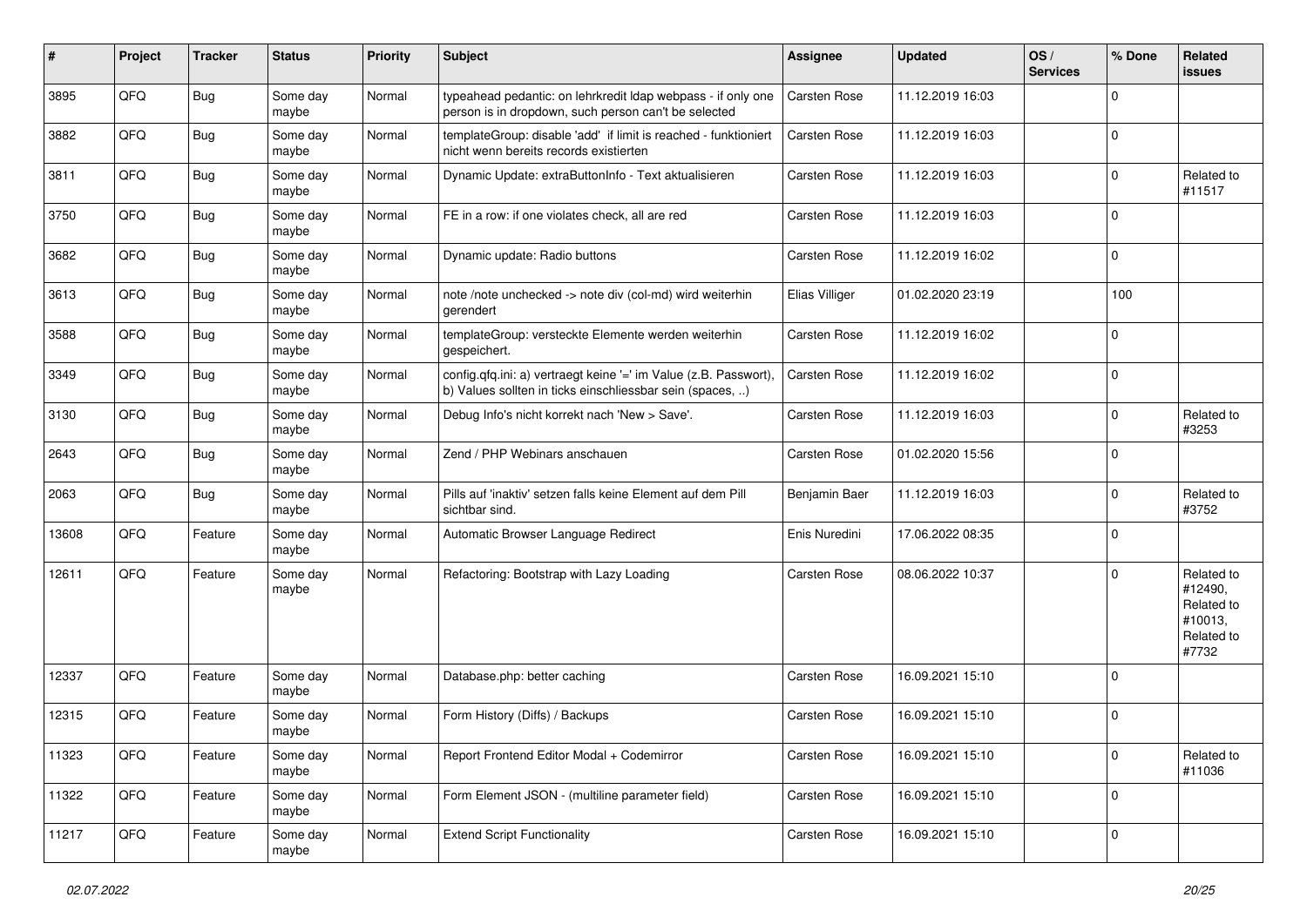| $\pmb{\#}$ | Project | <b>Tracker</b> | <b>Status</b>     | <b>Priority</b> | <b>Subject</b>                                     | <b>Assignee</b> | <b>Updated</b>   | OS/<br><b>Services</b> | % Done      | Related<br>issues                                                     |
|------------|---------|----------------|-------------------|-----------------|----------------------------------------------------|-----------------|------------------|------------------------|-------------|-----------------------------------------------------------------------|
| 11036      | QFQ     | Feature        | Some day<br>maybe | Normal          | inline report editor permissions                   | Carsten Rose    | 16.09.2021 15:09 |                        | $\mathbf 0$ | Related to<br>#11323                                                  |
| 10745      | QFQ     | Feature        | Some day<br>maybe | Normal          | <b>Tablesorter Excel Export</b>                    | Carsten Rose    | 16.09.2021 15:09 |                        | $\pmb{0}$   |                                                                       |
| 10738      | QFQ     | Feature        | Some day<br>maybe | Normal          | CORS headers for external API requests             |                 | 10.06.2020 14:00 |                        | $\mathbf 0$ |                                                                       |
| 10716      | QFQ     | Feature        | Some day<br>maybe | Normal          | Business Logic mit Externen Skripten               | Carsten Rose    | 16.09.2021 15:10 |                        | $\mathbf 0$ | Related to<br>#10713,<br>Related to<br>#8217                          |
| 10116      | QFQ     | Feature        | Some day<br>maybe | Normal          | TypeAhead: Tag - show inside 'input' element       | Carsten Rose    | 16.09.2021 15:09 |                        | $\pmb{0}$   |                                                                       |
| 10095      | QFQ     | Feature        | Some day<br>maybe | Normal          | Generic Gitlab Integration into QFQ                | Carsten Rose    | 16.09.2021 15:10 |                        | $\mathbf 0$ |                                                                       |
| 10013      | QFQ     | Feature        | Some day<br>maybe | Normal          | FE.typ=editor: CodeMirror                          | Carsten Rose    | 08.06.2022 10:37 |                        | $\mathbf 0$ | Related to<br>#12611,<br>Related to<br>#12490,<br>Related to<br>#7732 |
| 9704       | QFQ     | Feature        | Some day<br>maybe | Normal          | Thumbnails Generieren beim Splitten von PDF Files  | Carsten Rose    | 11.12.2019 16:01 |                        | $\mathbf 0$ |                                                                       |
| 9579       | QFQ     | Feature        | Some day<br>maybe | Normal          | Multiform with Process Row                         | Carsten Rose    | 11.12.2019 16:01 |                        | $\mathbf 0$ |                                                                       |
| 9130       | QFQ     | Feature        | Some day<br>maybe | Normal          | tablesorter: Automatic Row numbering / Zeilenummer | Benjamin Baer   | 01.02.2020 23:22 |                        | $\pmb{0}$   |                                                                       |
| 8894       | QFQ     | Feature        | Some day<br>maybe | Normal          | Documentation Tags Usable in QFQ Application       | Carsten Rose    | 11.12.2019 16:01 |                        | $\mathbf 0$ |                                                                       |
| 8892       | QFQ     | Feature        | Some day<br>maybe | Normal          | Display and Edit SQL Comments in Form Editor       | Carsten Rose    | 11.12.2019 16:01 |                        | $\mathbf 0$ |                                                                       |
| 8586       | QFQ     | Feature        | Some day<br>maybe | Normal          | QFQ: Enhance Error message for 'record not found'  | Carsten Rose    | 16.09.2021 15:10 |                        | $\mathbf 0$ |                                                                       |
| 8522       | QFQ     | Feature        | Some day<br>maybe | Normal          | build QFQ - npm warnings                           | Benjamin Baer   | 01.02.2020 23:19 |                        | 50          |                                                                       |
| 8520       | QFQ     | Feature        | Some day<br>maybe | Normal          | Bring QFQ to Composer                              | Carsten Rose    | 16.09.2021 15:10 |                        | $\mathbf 0$ |                                                                       |
| 8101       | QFQ     | Feature        | Some day<br>maybe | Normal          | Password hash: support further hashing methods     | Carsten Rose    | 16.09.2021 15:10 |                        | $\mathbf 0$ |                                                                       |
| 8056       | QFQ     | Feature        | Some day<br>maybe | Normal          | Termin Organisation (Reservation)                  |                 | 01.02.2020 23:19 |                        | $\mathbf 0$ | Related to<br>#8658                                                   |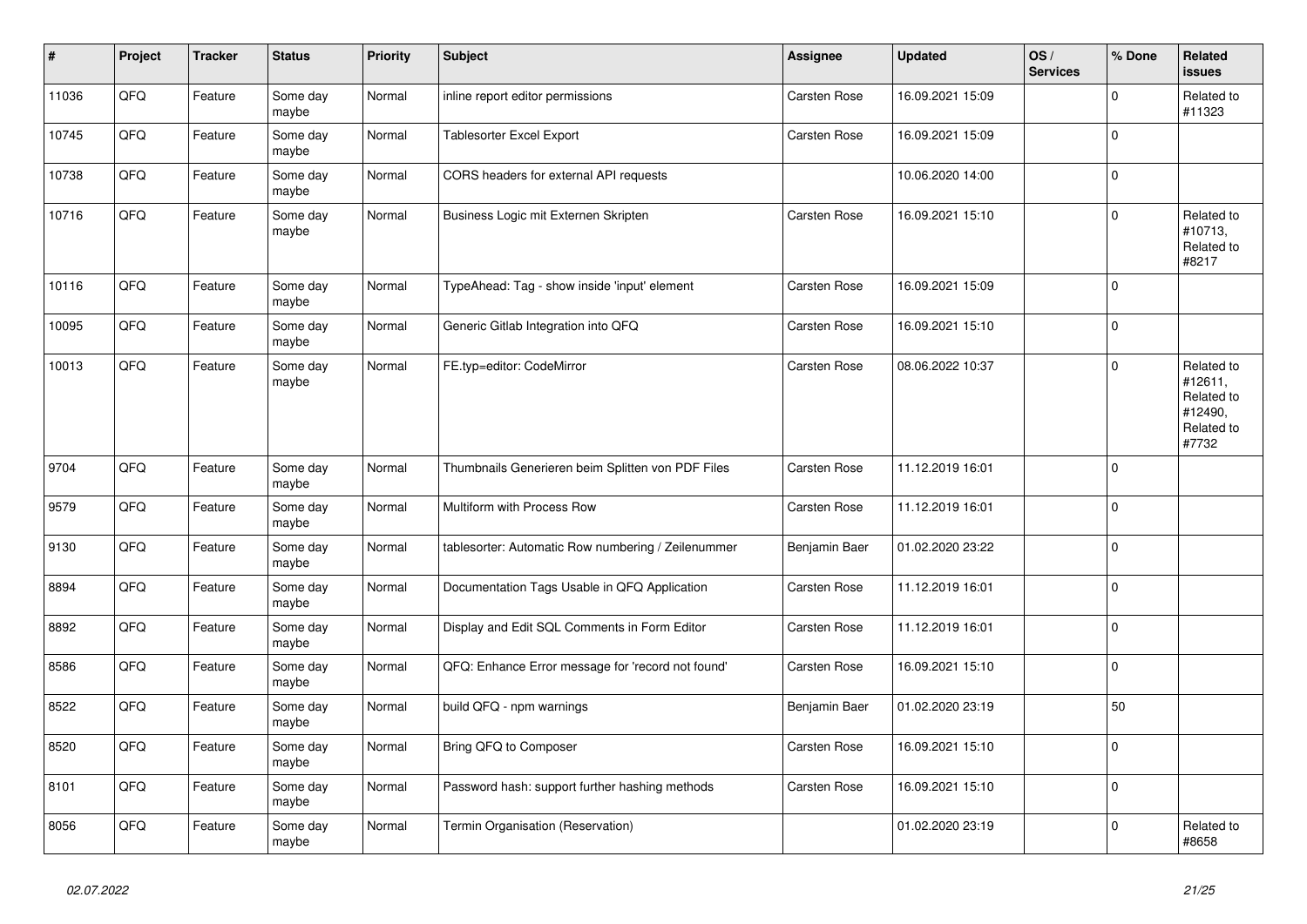| ∦    | Project | <b>Tracker</b> | <b>Status</b>     | <b>Priority</b> | Subject                                                                                        | <b>Assignee</b> | <b>Updated</b>   | OS/<br><b>Services</b> | % Done      | Related<br>issues                                                      |
|------|---------|----------------|-------------------|-----------------|------------------------------------------------------------------------------------------------|-----------------|------------------|------------------------|-------------|------------------------------------------------------------------------|
| 7921 | QFQ     | Feature        | Some day<br>maybe | Normal          | Rest API Export: URL kuerzer machen                                                            |                 | 01.02.2020 23:19 |                        | 0           |                                                                        |
| 7732 | QFQ     | Feature        | Some day<br>maybe | Normal          | Javascript: Lazy Loading der add on libs                                                       | Benjamin Baer   | 08.06.2022 10:38 |                        | $\Omega$    | Related to<br>#12611,<br>Related to<br>#12490,<br>Related to<br>#10013 |
| 7453 | QFQ     | Feature        | Some day<br>maybe | Normal          | import / export forms QFQ                                                                      | Carsten Rose    | 16.09.2021 15:10 |                        | $\mathbf 0$ |                                                                        |
| 7452 | QFQ     | Feature        | Some day<br>maybe | Normal          | automate deployment new QFQ version                                                            | Carsten Rose    | 16.09.2021 15:10 |                        | 0           |                                                                        |
| 7336 | QFQ     | Feature        | Some day<br>maybe | Normal          | PDF Upload: disallow PDFs with specific Meta information                                       | Carsten Rose    | 11.12.2019 16:01 |                        | $\pmb{0}$   |                                                                        |
| 7278 | QFQ     | Feature        | Some day<br>maybe | Normal          | Form: Wert vordefinieren der immer gesetzt wird                                                |                 | 02.05.2021 09:27 |                        | $\mathbf 0$ |                                                                        |
| 7229 | QFQ     | Feature        | Some day<br>maybe | Normal          | New FormElement.type: Button                                                                   |                 | 01.02.2021 12:32 |                        | $\mathbf 0$ |                                                                        |
| 7108 | QFQ     | Feature        | Some day<br>maybe | Normal          | QFQ Wrap Elements                                                                              |                 | 11.12.2019 16:01 |                        | 0           |                                                                        |
| 7107 | QFQ     | Feature        | Some day<br>maybe | Normal          | Showcase Registration Tool: Anmeldung / Administration :<br>Liste Anmeldungen / Emaileinaldung | Carsten Rose    | 11.12.2019 16:01 |                        | 0           |                                                                        |
| 7106 | QFQ     | Feature        | Some day<br>maybe | Normal          | Beispiel Nummerierung von Rows in Report                                                       |                 | 11.12.2019 16:01 |                        | $\mathbf 0$ |                                                                        |
| 7105 | QFQ     | Feature        | Some day<br>maybe | Normal          | Beispiel wie man in einer zweiten Tabelle speichert.                                           |                 | 11.12.2019 16:01 |                        | $\mathbf 0$ |                                                                        |
| 7104 | QFQ     | Feature        | Some day<br>maybe | Normal          | Manual: hint about escaping if '\r' appears in mail body                                       |                 | 11.12.2019 16:01 |                        | $\pmb{0}$   |                                                                        |
| 7100 | QFQ     | Feature        | Some day<br>maybe | Normal          | Download: log access, max downloads, time limit                                                |                 | 01.02.2020 23:19 |                        | $\mathbf 0$ |                                                                        |
| 6992 | QFQ     | Feature        | Some day<br>maybe | Normal          | DB exception: Syntax Highlight                                                                 |                 | 11.12.2019 16:01 |                        | $\mathbf 0$ | Related to<br>#5450                                                    |
| 6972 | QFQ     | Feature        | Some day<br>maybe | Normal          | Fabric Clipboard / cross browser tab                                                           | Benjamin Baer   | 01.02.2020 23:21 |                        | $\mathbf 0$ |                                                                        |
| 6970 | QFO     | Feature        | Some day<br>maybe | Normal          | tablesorter: default fuer 'sortReset' aendern von 'Ctrl' zu 'Alt'                              | Benjamin Baer   | 01.02.2020 23:21 |                        | $\pmb{0}$   |                                                                        |
| 6715 | QFO     | Feature        | Some day<br>maybe | Normal          | Code-Refactoring: dbArray vereinheitlichen                                                     | Carsten Rose    | 11.12.2019 16:02 |                        | $\pmb{0}$   |                                                                        |
| 6704 | QFG     | Feature        | Some day<br>maybe | Normal          | Upload Mode: Bilder in Notizen rechts sollen aktuellen<br>Upload repräsentieren.               |                 | 01.02.2020 23:19 |                        | $\pmb{0}$   | Related to<br>#3264                                                    |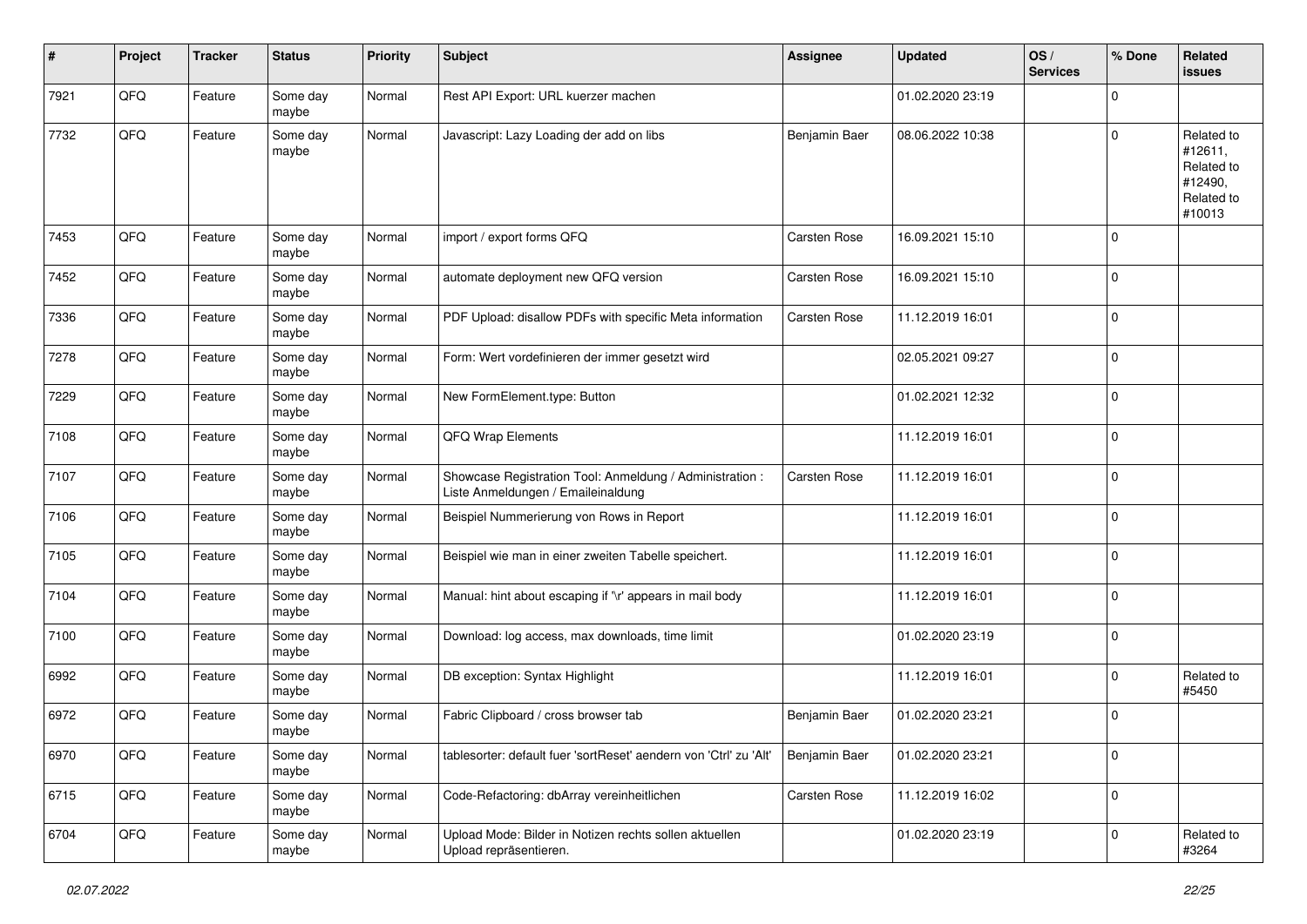| #    | Project | <b>Tracker</b> | <b>Status</b>     | <b>Priority</b> | Subject                                                                           | <b>Assignee</b> | <b>Updated</b>   | OS/<br><b>Services</b> | % Done      | Related<br><b>issues</b>                    |
|------|---------|----------------|-------------------|-----------------|-----------------------------------------------------------------------------------|-----------------|------------------|------------------------|-------------|---------------------------------------------|
| 6515 | QFQ     | Feature        | Some day<br>maybe | Normal          | Formular: Felder dynamisch ein/ausblenden                                         |                 | 11.12.2019 16:02 |                        | $\mathbf 0$ |                                             |
| 6299 | QFQ     | Feature        | Some day<br>maybe | Normal          | Attack detection: log table with invalid SIP access                               |                 | 11.12.2019 16:02 |                        | $\mathbf 0$ | Related to<br>#3947                         |
| 6288 | QFQ     | Feature        | Some day<br>maybe | Normal          | Best Practice: Erklaeren wie man ein Formular ganz in<br>'weiss' erstellen kann   |                 | 11.12.2019 16:02 |                        | $\mathbf 0$ |                                             |
| 6084 | QFQ     | Feature        | Some day<br>maybe | Normal          | New escape type: 'D' - convert date                                               |                 | 01.02.2020 23:19 |                        | $\mathbf 0$ |                                             |
| 6083 | QFQ     | Feature        | Some day<br>maybe | Normal          | Dynamic Update: Value Check via SQL                                               |                 | 11.12.2019 16:02 |                        | $\mathbf 0$ |                                             |
| 5983 | QFQ     | Feature        | Some day<br>maybe | Normal          | Form Submit (save & update): normalize date/-time FE                              | Carsten Rose    | 01.02.2020 23:19 |                        | $\mathbf 0$ |                                             |
| 5923 | QFQ     | Feature        | Some day<br>maybe | Normal          | fillStoreSystemBySqlLate                                                          |                 | 01.02.2020 23:19 |                        | $\mathbf 0$ |                                             |
| 5895 | QFQ     | Feature        | Some day<br>maybe | Normal          | Tutorial: List of all QFQ Features                                                |                 | 01.02.2020 23:19 |                        | $\mathbf 0$ |                                             |
| 5893 | QFQ     | Feature        | Some day<br>maybe | Normal          | Edit on double-click                                                              |                 | 01.02.2020 23:19 |                        | $\mathbf 0$ | Related to<br>#5894                         |
| 5892 | QFQ     | Feature        | Some day<br>maybe | Normal          | QFQ should use T3 API to manipulate FE GROUP<br>membership                        |                 | 01.02.2020 23:20 |                        | $\mathbf 0$ |                                             |
| 5852 | QFQ     | Feature        | Some day<br>maybe | Normal          | Logging: mail.log / sql.log - im FE anzeigen und via AJAX<br>aktualisieren        | Carsten Rose    | 01.02.2020 23:19 |                        | $\mathbf 0$ | Related to<br>#5885                         |
| 5851 | QFQ     | Feature        | Some day<br>maybe | Normal          | Queue System implementieren: MQTT, RabbitMQ                                       |                 | 01.02.2020 23:20 |                        | $\mathbf 0$ | Related to<br>#5715                         |
| 5850 | QFQ     | Feature        | Some day<br>maybe | Normal          | Deployment: In QFQ Doc best practice fuer zeitgemaesses<br>Deployment beschreiben |                 | 01.02.2020 23:20 |                        | $\mathbf 0$ |                                             |
| 5805 | QFQ     | Feature        | Some day<br>maybe | Normal          | TypeAHead SQL value instead of key stored                                         |                 | 01.02.2020 23:19 |                        | $\mathbf 0$ | Related to<br>#5444                         |
| 5783 | QFQ     | Feature        | Some day<br>maybe | Normal          | <b>BPMN View/Edit</b>                                                             |                 | 11.12.2019 16:02 |                        | $\mathbf 0$ |                                             |
| 5665 | QFQ     | Feature        | Some day<br>maybe | Normal          | Versuch das '{{!' nicht mehr noetig ist.                                          | Carsten Rose    | 01.02.2020 23:20 |                        | $\mathbf 0$ | Related to<br>#7432,<br>Related to<br>#7434 |
| 5579 | QFQ     | Feature        | Some day<br>maybe | Normal          | Enhance Doc / Presentation: variable type 'link column type'                      | Carsten Rose    | 01.02.2020 23:19 |                        | $\mathbf 0$ |                                             |
| 5548 | QFQ     | Feature        | Some day<br>maybe | Normal          | 801 Textfiles/Scriptfiles als Thumbnail                                           | Carsten Rose    | 07.03.2022 16:26 |                        | $\pmb{0}$   |                                             |
| 5480 | QFQ     | Feature        | Some day<br>maybe | Normal          | QFQ: Dokumentation mit Screenshots versehen                                       | Carsten Rose    | 01.02.2020 23:20 |                        | $\pmb{0}$   | Related to<br>#9879                         |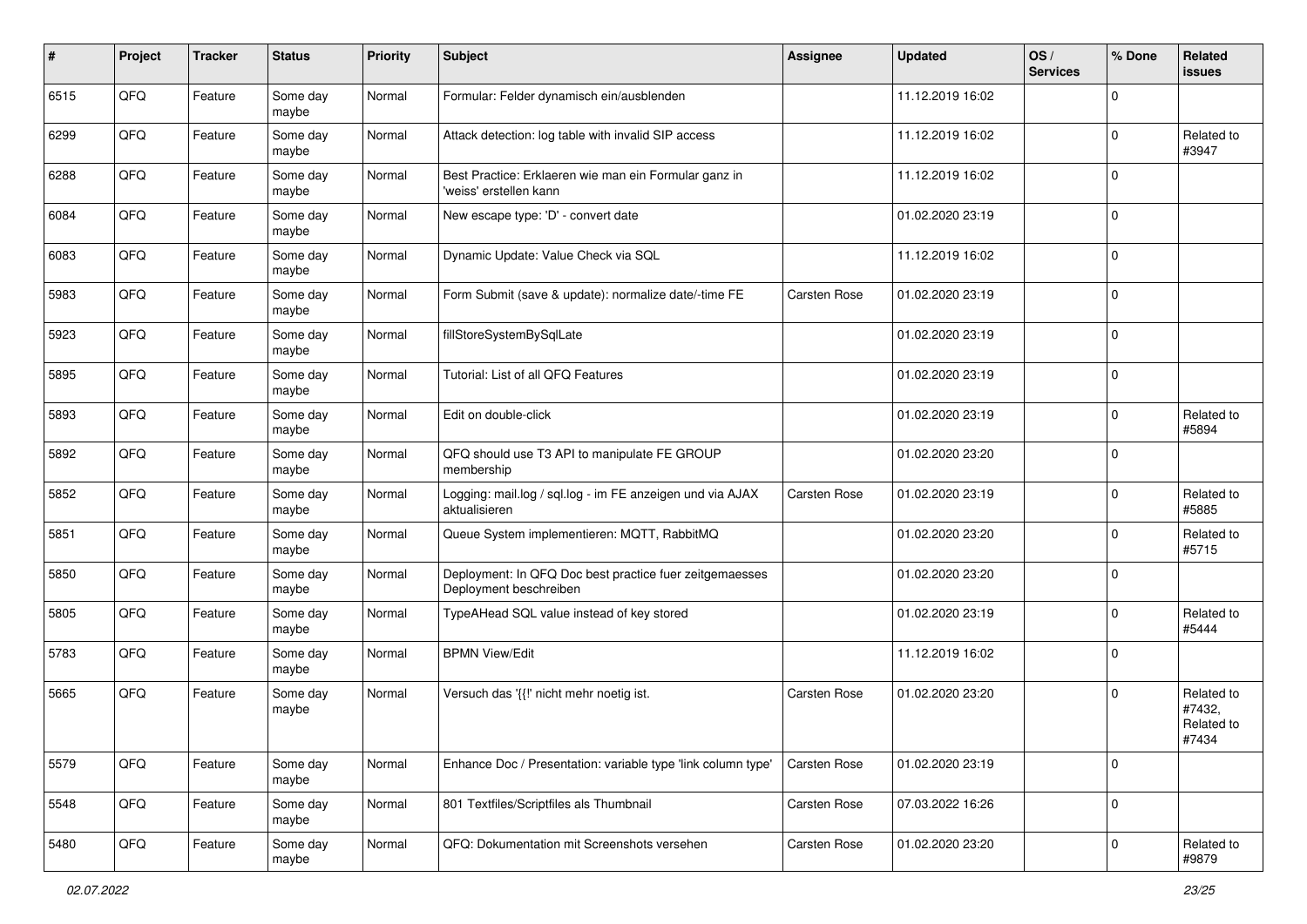| #    | Project | <b>Tracker</b> | <b>Status</b>     | <b>Priority</b> | <b>Subject</b>                                                                          | <b>Assignee</b> | <b>Updated</b>   | OS/<br><b>Services</b> | % Done      | Related<br><b>issues</b> |
|------|---------|----------------|-------------------|-----------------|-----------------------------------------------------------------------------------------|-----------------|------------------|------------------------|-------------|--------------------------|
| 5455 | QFQ     | Feature        | Some day<br>maybe | Normal          | Mail Redirects grld abhaengig                                                           |                 | 01.02.2020 23:20 |                        | $\Omega$    |                          |
| 5452 | QFQ     | Feature        | Some day<br>maybe | Normal          | Thumbnails from PDF: bad quality                                                        |                 | 01.02.2020 23:20 |                        | $\Omega$    |                          |
| 5428 | QFQ     | Feature        | Some day<br>maybe | Normal          | secure thumbnail: late render on access.                                                | Carsten Rose    | 01.02.2020 23:20 |                        | $\Omega$    |                          |
| 5389 | QFQ     | Feature        | Some day<br>maybe | Normal          | QFQ Design: Multline label / note                                                       | Benjamin Baer   | 01.02.2020 23:19 |                        | $\Omega$    |                          |
| 5342 | QFQ     | Feature        | Some day<br>maybe | Normal          | link - with HTML Attributes                                                             |                 | 01.02.2020 23:20 |                        | $\Omega$    | Related to<br>#14077     |
| 5160 | QFQ     | Feature        | Some day<br>maybe | Normal          | QFQ collaborative / together.js, ShareJS, y-js, collaborative,                          |                 | 11.12.2019 16:02 |                        | $\mathbf 0$ |                          |
| 5132 | QFQ     | Feature        | Some day<br>maybe | Normal          | Error Message sendmail missing attachment: more details                                 | Carsten Rose    | 01.02.2020 23:19 |                        | $\Omega$    |                          |
| 5129 | QFQ     | Feature        | Some day<br>maybe | Normal          | Reports: SQL fuer x Achse und y Achse                                                   |                 | 11.12.2019 16:02 |                        | $\Omega$    |                          |
| 5024 | QFQ     | Feature        | Some day<br>maybe | Normal          | Fabric: Generate PDF with edits                                                         | Benjamin Baer   | 01.02.2020 23:20 |                        | $\Omega$    | Related to<br>#10704     |
| 4974 | QFQ     | Feature        | Some day<br>maybe | Normal          | Long polling - inform all listening clients of changes                                  |                 | 11.12.2019 16:02 |                        | $\Omega$    |                          |
| 4956 | QFQ     | Feature        | Some day<br>maybe | Normal          | Sendmail: Benutzerdefinierte Headers                                                    | Carsten Rose    | 11.12.2019 16:02 |                        | $\Omega$    |                          |
| 4872 | QFQ     | Feature        | Some day<br>maybe | Normal          | Fields of Typo3 page available in STORE TYPO3                                           | Carsten Rose    | 01.02.2020 23:19 |                        | $\mathbf 0$ |                          |
| 4869 | QFQ     | Feature        | Some day<br>maybe | Normal          | Dynamic Update (show, hide, readonly?, required?) for<br><b>Template Group Elements</b> | Carsten Rose    | 01.02.2020 23:19 |                        | $\Omega$    | Related to<br>#4865      |
| 4839 | QFQ     | Feature        | Some day<br>maybe | Normal          | qfq-handle in <head> Abschnitt</head>                                                   | Carsten Rose    | 11.12.2019 16:02 |                        | $\Omega$    |                          |
| 4816 | QFQ     | Feature        | Some day<br>maybe | Normal          | Templates for QFQ Reports (Tables, Radios, )                                            |                 | 01.02.2020 23:20 |                        | $\Omega$    |                          |
| 4757 | QFQ     | Feature        | Some day<br>maybe | Normal          | Test subrecord: download links ok? Links ok?                                            | Carsten Rose    | 01.02.2020 23:20 |                        | $\Omega$    |                          |
| 4719 | QFQ     | Feature        | Some day<br>maybe | Normal          | Custom Message in Client in case of 'Browser tab close,<br>modification will be lost'   |                 | 01.02.2020 23:20 |                        | $\Omega$    |                          |
| 4652 | QFQ     | Feature        | Some day<br>maybe | Normal          | UZH CD: Weiterleitung auf benutzerdefinierte 403/404 Seite                              | Carsten Rose    | 01.02.2020 23:20 |                        | $\Omega$    |                          |
| 4650 | QFQ     | Feature        | Some day<br>maybe | Normal          | Convert html to doc/rtf                                                                 | Carsten Rose    | 01.02.2020 23:20 |                        | $\Omega$    | Related to<br>#10704     |